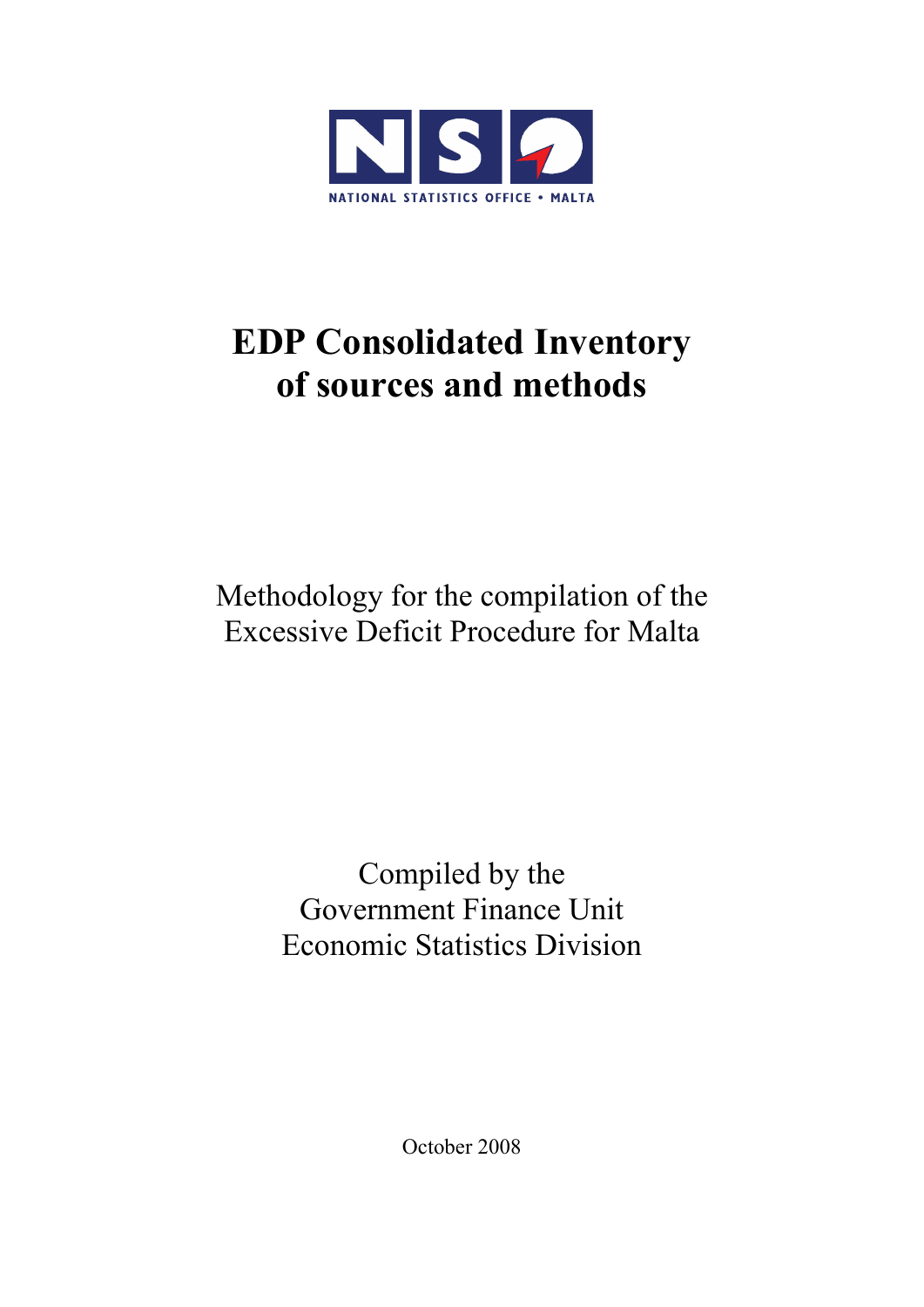Published by the National Statistics Office Lascaris Valletta VLT 2000 Malta Tel.: (+356) 25 99 70 00 Fax:(+356) 25 99 72 05 / 25 99 71 03 e-mail: nso@gov.mt website: http://www.nso.gov.mt

CIP Data

EDP Consolidated Inventory of sources and methods. – Valletta: National Statistics Office, 2008 vi, 34p.

ISBN: 978-99909-73-68-6 (print) 978-99909-73-69-3 (online)

For further information, please contact:

Government Finance Unit Economic Statistics Division National Statistics Office Lascaris Valletta VLT 2000 Malta Tel: (+356) 2599 7240 Fax: (+356) 2599 7256

Our publications are available from:

The Data Shop Department of Information National Statistics Office 3 Castille Place<br>Lascaris Valletta VLT 20 Valletta VLT 2000 Tel.: (+356) 25 99 72 19<br>
Fax: (+356) 25 99 72 05<br>
Fax: (+356) 21 23 71 70 Fax: (+356) 25 99 72 05

Valletta VLT 2000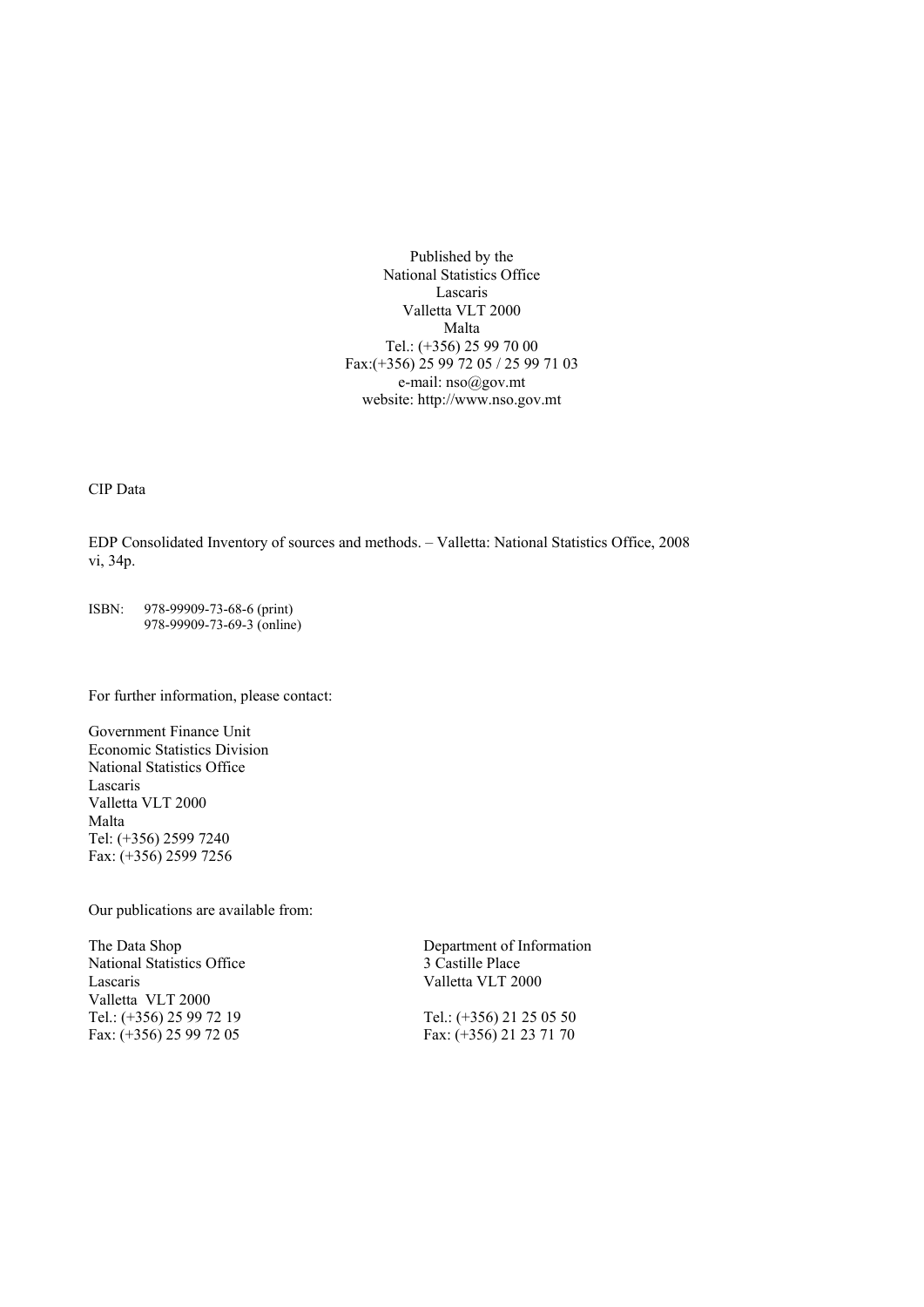### **Foreword**

The Excessive Deficit Procedure (EDP) Consolidated Inventory is a description of sources and methods that are used in the EDP notifications. This document refers to the National Statistics Office's biannual EDP notifications prior to  $1<sup>st</sup>$  April and  $1<sup>st</sup>$  October each year. This inventory sheds light on the compilation of the Government's deficit and debt levels.

Following a first publication in respect of the April 2008 edition, the NSO is hereby publishing an update which takes into account the revised methodology relating to the recording of the main tax revenues.

My appreciation goes to Michael Pace Ross, Director (Economic Statistics Division) and to the Government Finance Unit staff: Joseph Bonello, Mark Galea, Katya Scicluna Bartoli, Claire Grima and Clyde Caruana.

Reno Camilleri Acting Director General

October 2008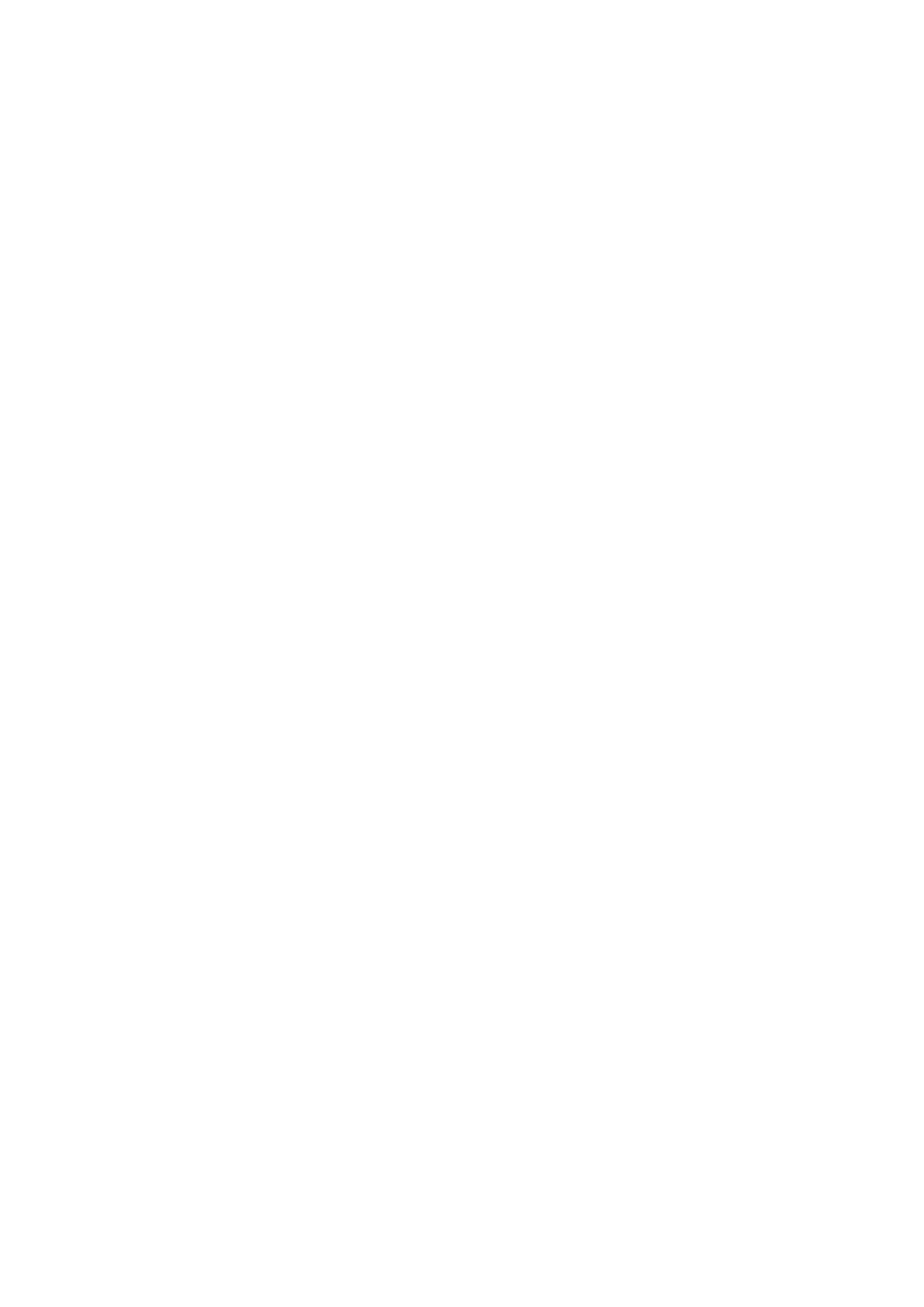#### **CONTENTS**

**Page** 

| Foreword             |                                    |                                                             | 111            |  |  |
|----------------------|------------------------------------|-------------------------------------------------------------|----------------|--|--|
| 1.                   | Delimitation of General Government |                                                             |                |  |  |
| $\overline{2}$ .     |                                    | Central Government data                                     | $\overline{2}$ |  |  |
|                      | 2.1                                | Availability and use of data sources                        | $\overline{2}$ |  |  |
|                      | 2.2                                | Data treatment                                              | 8              |  |  |
| 3.                   |                                    | <b>State Government</b>                                     | 11             |  |  |
| $4_{\cdot}$          |                                    | Local Government                                            | 12             |  |  |
|                      | 4.1                                | Availability and use of data sources                        | 12             |  |  |
|                      | 4.2                                | Data treatment                                              | 16             |  |  |
| 5.                   |                                    | Social Security Funds                                       | 18             |  |  |
| 6.                   |                                    | Actual data on government debt                              | 19             |  |  |
|                      | 6.1                                | Half-finalised and finalised data                           | 19             |  |  |
|                      | 6.2                                | Data for the current year notified in April                 | 21             |  |  |
| 7.                   |                                    | Special issues                                              | 24             |  |  |
|                      | 7.1                                | Long-term contracts between Government and Private Entities | 24             |  |  |
|                      | 7.2                                | Long-term contracts for military equipment                  | 25             |  |  |
|                      | 7.3                                | Pension Schemes                                             | 26             |  |  |
|                      | 7.4                                | Guarantees                                                  | 28             |  |  |
| <b>General Notes</b> |                                    |                                                             | 29             |  |  |
| Annex 1              |                                    |                                                             | 31             |  |  |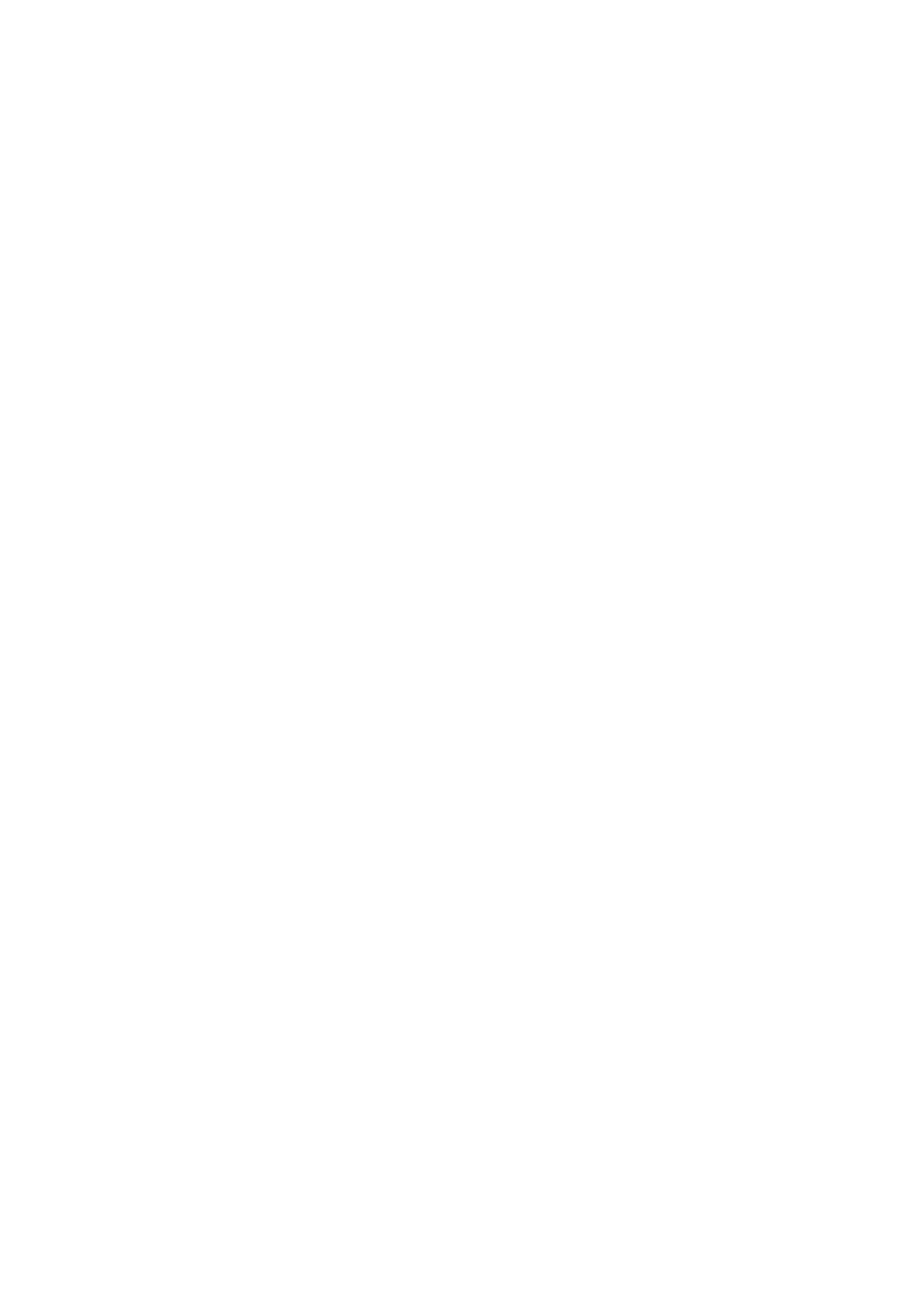# **1. Delimitation of General Government**

*The delimitation exercise is an exercise carried out by the National Statistics Office (NSO) with the cooperation of the Ministry of Finance and the input of the Central Bank of Malta. Discussions are held between the Ministry of Finance (MFIN) (specifically the Budget Office and the Treasury) and the NSO whenever a new entity is set up, and where substantial funding level changes are involved. Any entities which are so identified are then examined in considerable detail based on a specifically designed template to determine its sector delineation. The main criterion for sector delimitation is the 50% rule although other issues, such as control and ownership, are also taken into account.* 

*Any borderline cases are revisited regularly, and appropriate decisions taken as necessary.* 

*Since the result is determined based on the observations from a number of years, there is no difference in the treatment for the April (n) and October (n) notifications.* 

*The Ministry of Finance compiles data for the budgetary central government (BCG) for year n. However the Ministry of Finance is aware of the local delimitation issues (as explained above) and of all the components which make up the General Government sector.* 

*Annex 1 contains a list of units classified within the General Government sector.*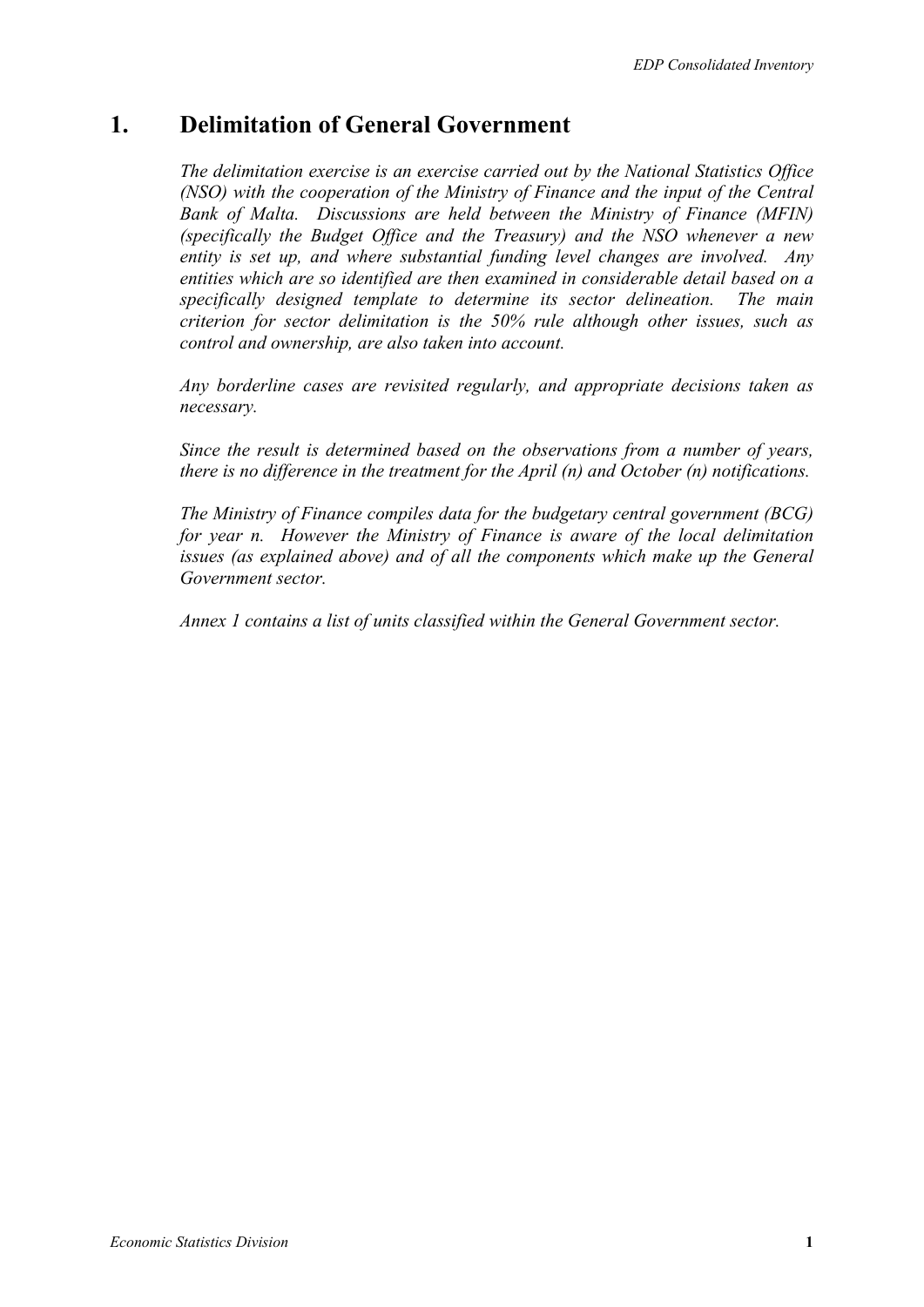# **2. Central Government data**

This section describes the availability and use of main data sources for the Central Government sub-sector (S.1311) by type of unit and the adjustments made in order to reach ESA95 definitions. It also covers the treatment for half-finalised, finalised and current data, and the process of revision of data.

#### **2.1 Availability and use of data sources**

#### **2.1.1 Data sources for Central Government main unit: "The State"**

1a) Information available/used for this sub-sector in the current year n-1 and year n-2 notified in April (n) and October (n):

| <b>Accounting</b><br>Rules(C/A/M) | <b>Source Data Accounting</b>                                                    | April (n) |          | October (n) |              |
|-----------------------------------|----------------------------------------------------------------------------------|-----------|----------|-------------|--------------|
|                                   |                                                                                  | Year n-1  | Year n-2 | Year n-1    | Year n-2     |
|                                   | 4<br><b>Budget Reporting</b>                                                     |           |          |             |              |
|                                   | Summary                                                                          |           |          |             |              |
| $\mathcal{C}$                     | (1) Current revenue and expenditure                                              | A/U       | A/U      | A/U         | A/U          |
| $\mathcal{C}_{0}^{0}$             | (2) Current and capital revenue and<br>expenditure                               | A/U       | A/U      | A/U         | A/U          |
| $\mathcal{C}_{0}^{0}$             | (3) Current and capital revenue and<br>expenditure and financial<br>transactions | A/U       | A/U      | A/U         | A/U          |
| $\mathcal{C}$                     | (4) Balance sheets                                                               | A/U       | A/U      | A/U         | A/U          |
|                                   | <b>Detailed</b>                                                                  |           |          |             |              |
| $\mathcal{C}$                     | (5) Current revenue and expenditure                                              | A/U       | A/U      | A/U         | A/U          |
| $\mathcal{C}$                     | (6) Current and capital revenue and<br>expenditure                               | A/U       | A/U      | A/U         | A/U          |
| $\mathcal{C}$                     | (7) Current and capital revenue and<br>expenditure and financial<br>transactions | A/U       | A/U      | A/U         | A/U          |
| $\mathcal{C}$                     | (8) Balance sheets                                                               | A/U       | A/U      | A/U         | A/U          |
|                                   | <b>Financial Statements</b>                                                      |           |          |             |              |
| $\mathcal{C}$                     | (9) Profit and loss accounts                                                     | A/U       | A/U      | A/U         | A/U          |
| $\mathcal{C}$                     | (10) Balance sheets                                                              | A/U       | A/U      | A/U         | A/U          |
|                                   | <b>Other Reporting</b>                                                           |           |          |             |              |
| $\boldsymbol{A}$                  | $(11)$ Statistical surveys $*$                                                   | A/U       | A/U      | A/U         | A/U          |
| <b>NA/NU</b>                      | $(12)$ Other                                                                     | NA/NU     | NA/NU    | NA/NU       | <i>NA/NU</i> |

**Table 1 – Source Data Accounting 1**

*\* Used to determine the accruals adjustments* 

**1b) Reasons for not using the available accounting reports and criteria for choosing only one of them (consistency with data sources used in other sub-sectors, accrual basis, etc) if two different accounting reports are available for the same unit.** 

<sup>&</sup>lt;u>.</u>  $1$  A/U (available/used), A/NU (available/not used), NA/NU (not available/not used) C (Cash), A (Accrual), M (Mixed Cash-Accrual)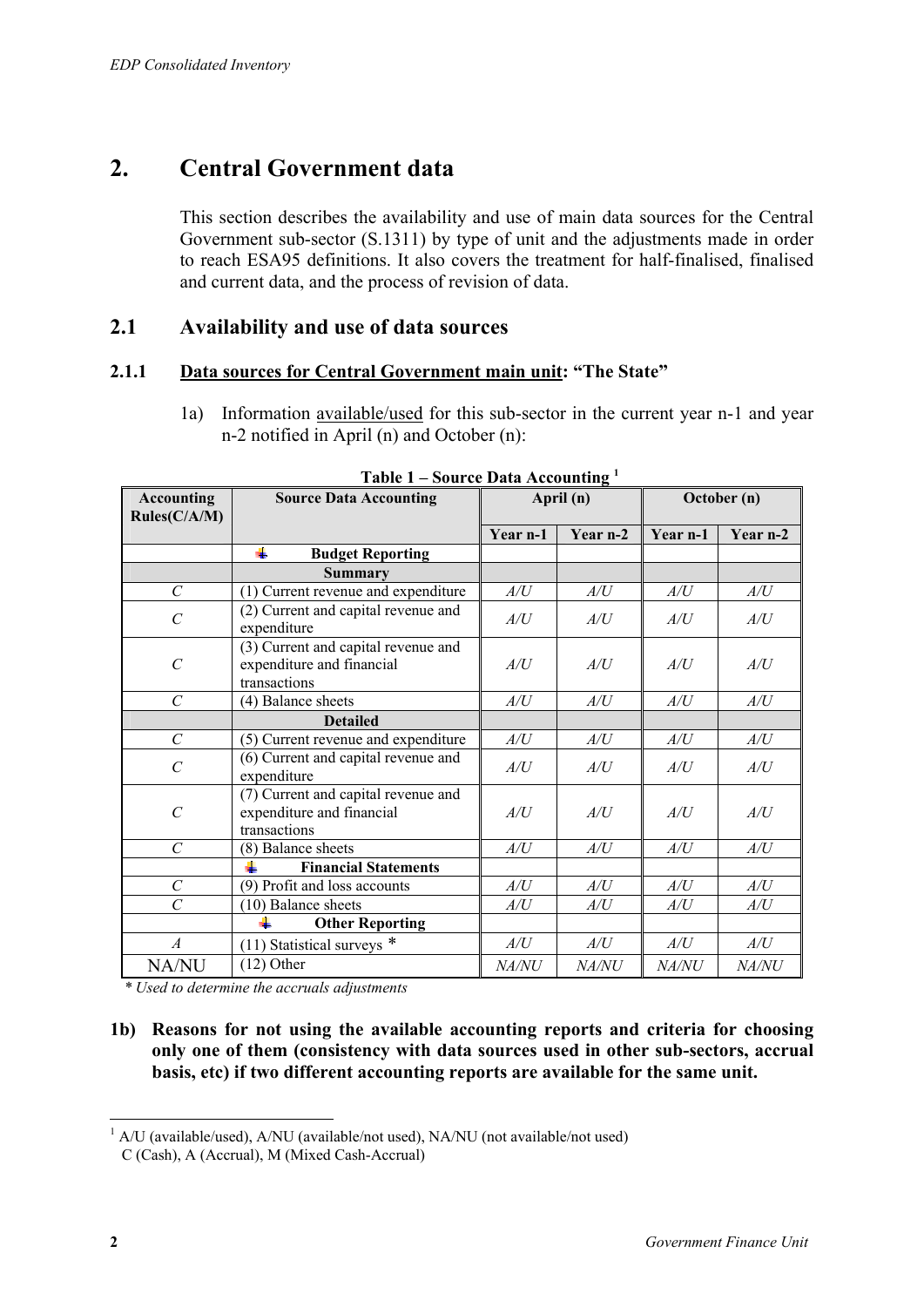*Such an occurrence is not possible.* 

#### **1c) Complementary codification at data source, by counterpart sector**

*Only primary data is used for the compilation of the EDP notification. Counterpart information is only used in the compilation of financial accounts for general government in order to determine the counterpart sector of the financial instruments.* 

#### **1d) Complementary information of other units/departments that are not reflected in the Budget Reporting, when compiling ESA95 accounts**

*This is not normally the case because all the Treasury accounts are coded in ESA 95.* 

#### **1e) Consistency of classifications used in the Budget Reporting of "the State" and in the Budget Reporting of other General Government entities**

*Classifications are harmonised across the whole sector.* 

#### **1f) Source (direct or indirect) of basic data requested by the National Statistical Institutes**

*The NSO has online access, as necessary, to the basic source of the statements, in terms of the Malta Statistics Authority Act 2000.* 

#### **1g) Nature of the data sources – cash, accrual or mixed**

*See Table 1* 

#### **1h) Circumstances in which data available from basic sources is consolidated**

*When the transactions are known to be intra-sectoral, this data is consolidated.* 

#### **1i) Changes in the accounting rules foreseen in the near future (if any)**

*As explained in more detail under 2.2.1b, as from 2005 the NSO has been granted access to accruals data for all the components of the budgetary central government.* 

#### **2.1.2 Data sources for Central Government: Other entities / other central government bodies (please detail)**

*These are the extra-budgetary units which are listed under Annex 1.*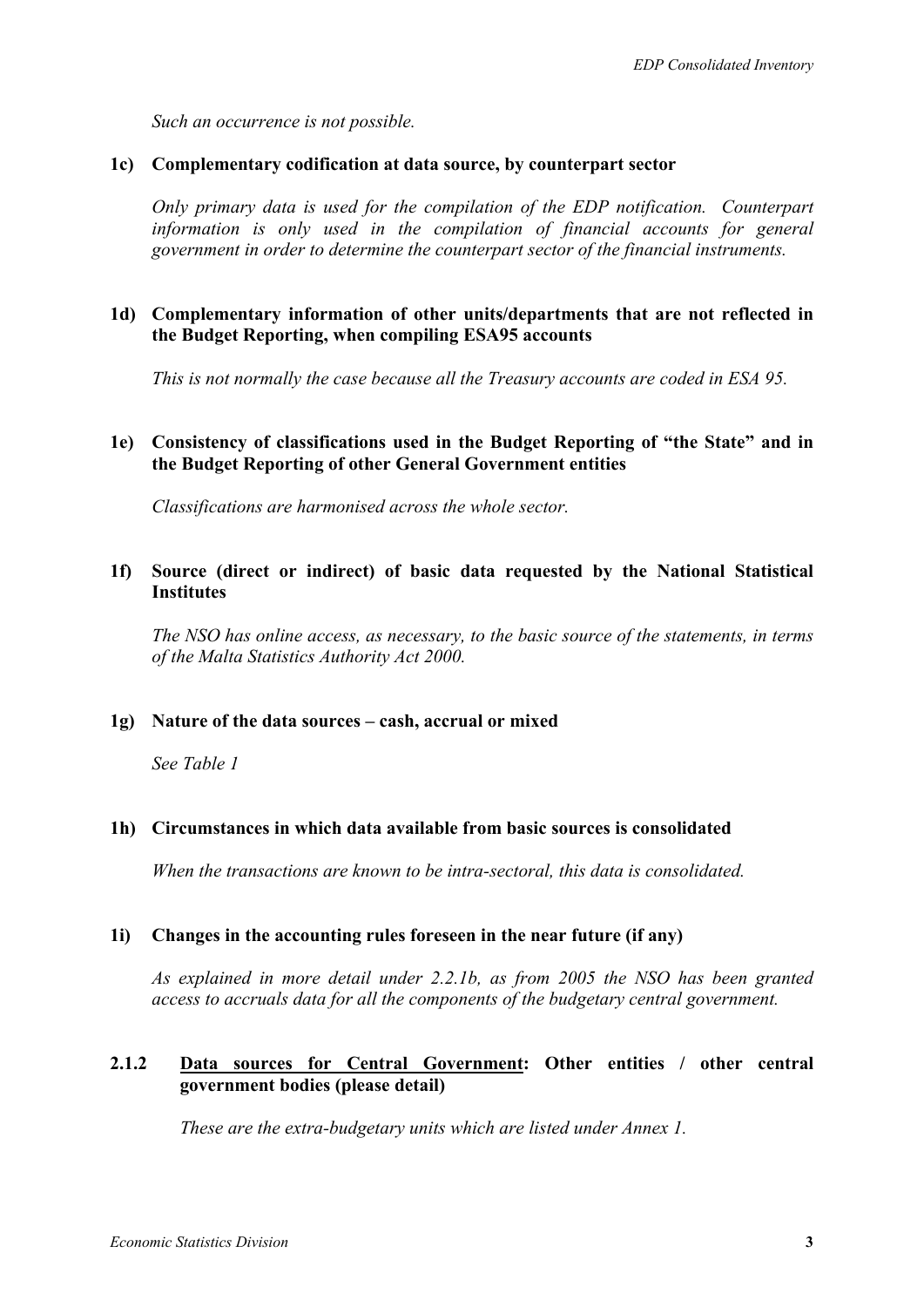#### **2a) Information available/used for this sub-sector in the current year n-1 and year n-2 notified in April (n) and October (n):**

| <b>Accounting</b><br>Rules(C/A/M) | <b>Source Data Accounting</b>                                                    | April (n)    |              | October (n)  |              |
|-----------------------------------|----------------------------------------------------------------------------------|--------------|--------------|--------------|--------------|
|                                   |                                                                                  | Year n-1     | Year n-2     | Year n-1     | Year n-2     |
|                                   | ÷<br><b>Budget Reporting</b>                                                     |              |              |              |              |
|                                   | Summary                                                                          |              |              |              |              |
| $\overline{A}$                    | (1) Current revenue and expenditure                                              | A/U          | A/U          | A/U          | A/U          |
| $\overline{A}$                    | (2) Current and capital revenue and<br>expenditure                               | A/U          | A/U          | A/U          | A/U          |
| $\overline{A}$                    | (3) Current and capital revenue and<br>expenditure and financial<br>transactions | A/U          | A/U          | A/U          | A/U          |
| $\overline{A}$                    | (4) Balance sheets                                                               | A/U          | A/U          | A/U          | A/U          |
|                                   | <b>Detailed</b>                                                                  |              |              |              |              |
| $\boldsymbol{A}$                  | (5) Current revenue and expenditure                                              | NA/NU        | A/U          | A/U          | A/U          |
| $\overline{A}$                    | (6) Current and capital revenue and<br>expenditure                               | <i>NA/NU</i> | A/U          | A/U          | A/U          |
| $\overline{A}$                    | (7) Current and capital revenue and<br>expenditure and financial<br>transactions | <i>NA/NU</i> | A/U          | A/U          | A/U          |
| $\overline{A}$                    | (8) Balance sheets                                                               | <i>NA/NU</i> | A/U          | A/U          | A/U          |
|                                   | <b>Financial Statements</b>                                                      |              |              |              |              |
| $\boldsymbol{A}$                  | (9) Profit and loss accounts                                                     | NA/NU        | A/U          | A/U          | A/U          |
| $\overline{A}$                    | (10) Balance sheets                                                              | NA/NU<br>A/U |              | A/U          | A/U          |
|                                   | <b>Other Reporting</b>                                                           |              |              |              |              |
| $\overline{A}$                    | $(11)$ Statistical surveys $*$                                                   | A/U          | A/U          | A/U          | A/U          |
| <i>NA/NU</i>                      | $(12)$ Other                                                                     | <i>NA/NU</i> | <i>NA/NU</i> | <i>NA/NU</i> | <i>NA/NU</i> |

#### **Table 2 – Source Data Accounting**

*\*Used to capture the data for year n-1 (April notification), and for year n, as necessary.* 

#### **2b) Reasons for not using the available accounting reports and criteria for choosing only one of them (consistency with data sources used in other sub-sectors, accrual basis, etc) if two different accounting reports are available for the same unit**

*Such an occurrence is not possible.* 

#### **2c) Complementary codification at data source, by counterpart sector**

*As far as the EBUs are concerned, only primary information is used.*

#### **2d) Complementary information which is not in the financial statements, when compiling ESA95 accounts**

*This is not normally the case but if necessary, any relevant information is asked (as required) from each individual entity. Such information is usually readily supplied.*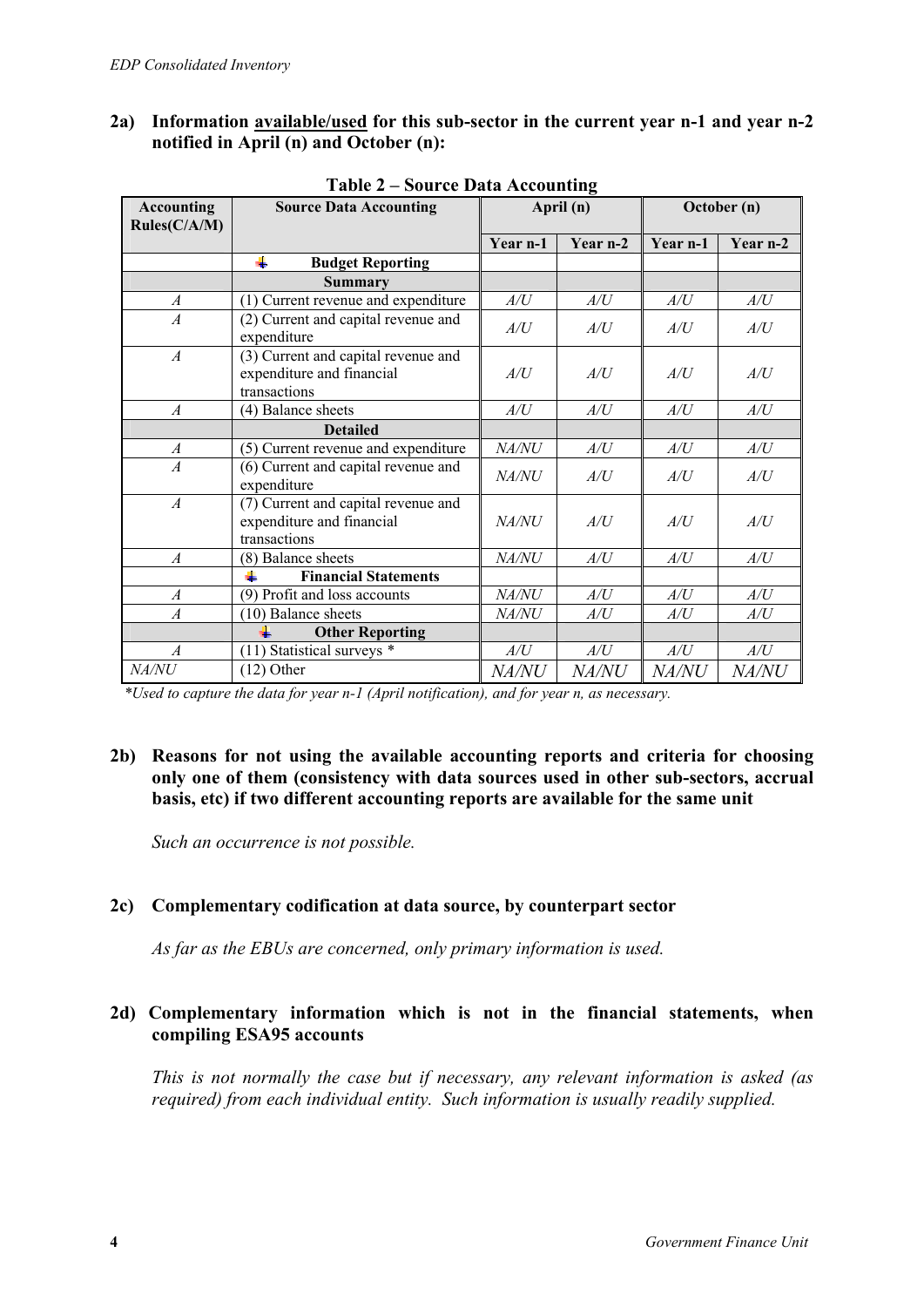#### **2e) Consistency of classifications used in this sub-sector and in the Budget Reporting of units in other sub-sectors of General Government**

*Since the NSO is responsible for all the coding (with the full support of the Treasury), there is complete harmonisation of codes across all the components of General Government.* 

#### **2f) Source (direct or indirect) of basic data requested by the National Statistical Institutes**

*As far as the extra-budgetary units are concerned, the NSO deals directly with each individual entity; i.e. data are received first hand and not through the Ministry of Finance or through the Central Bank. It must be stressed that the Ministry of Finance does insist with the EBUs that they are to comply with NSO's requests for data.* 

#### **2g) Nature of the data sources – cash, accrual or mixed**

*See Table 2.* 

#### **2h) Circumstances in which data available from basic sources is consolidated**

*If data refer to intra-sectoral transactions they are consolidated. This is the case for capital and current transfers and for interest payments.* 

#### **2i) Changes in the accounting rules foreseen in the near future (if any)**

*No major changes to the accounting rules governing the Extra-Budgetary Units are envisaged in the near future.* 

#### **2.1.3 Data for the current year (n-1) notified in April (n) - detailed explanation**

#### **i) Common data sources used for finalised and half-finalised data for the current year in the first notification.**

*As far as Central Government data is concerned, this is made available to the NSO in real time. By the April notification, data for the current year (n-1) may be considered final.* 

*On the other hand, some of the EBUs have a financial year ending 30th September. In this case the annual financial statements for year n-1 may not be ready by the time of the first notification. Naturally, for the EBUs that have a financial year ending 31st December, their accounts will also not be ready in time for the first notification. The data in this case are taken from questionnaires.*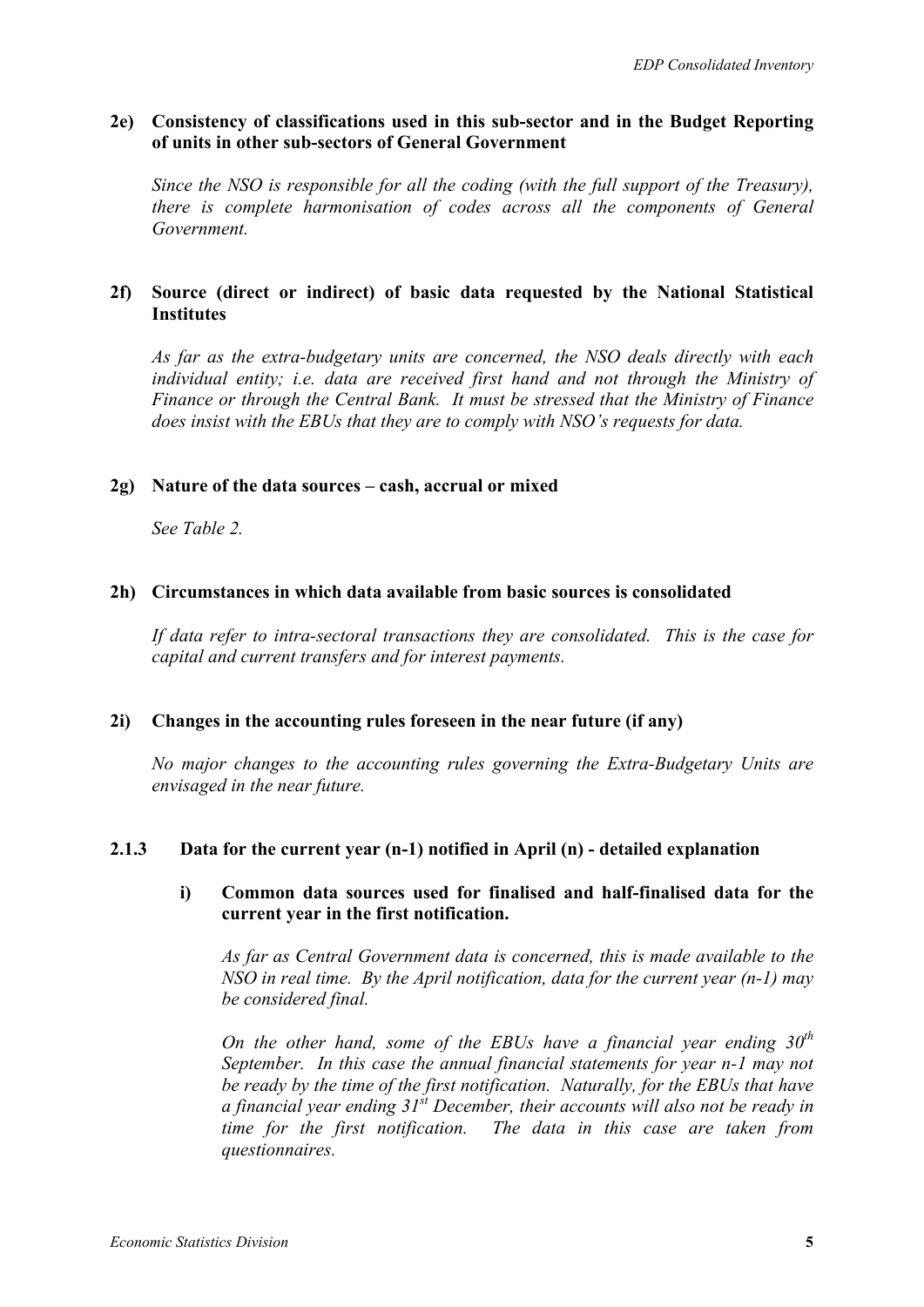#### **ii) Data sources specifically used in the context of the first notification**

*The following data sources are used in the context of the first (April) notification:* 

#### *Central Government Accounts:*

- *Financial Reports;*
- *DAS (Departmental Accounting System) for n-1. This database includes all the transactions of Central Government and is available in real time;*
- *Financial Estimates, which are presented at the time of the budget (normally quarter 4) and provide a comprehensive set of estimates covering the consolidated fund of Central Government for year n;*
- *Surveys carried out by the Treasury (to cover accruals adjustments). These surveys do not cover taxes and social contributions (refer to 2.2.1b).*

#### *Extra Budgetary units classified under sub-sector S.1311:*

• *Financial Statements:* 

*Where available these are the main source of data. These annual statements are audited. Some units also provide forecasts and budget estimates which are most useful in getting information on years n-1 and n.* 

• *Questionnaires:* 

*The main sources of data for the first notification are the questionnaires which are sent to all units. The dedicated questionnaire provides data for the years n-1 and n.* 

#### **iii) Estimation methods that may be used in the context of the first notification and their importance in the central budget and for other units included in Central Government**

• *For budgetary central government* 

*As explained earlier, the degree of estimation for central government is limited to year n. All other data may be considered as taken from a direct source. Even in this case, the estimation is limited to taking data from the official financial estimates as presented with the budget for year n.*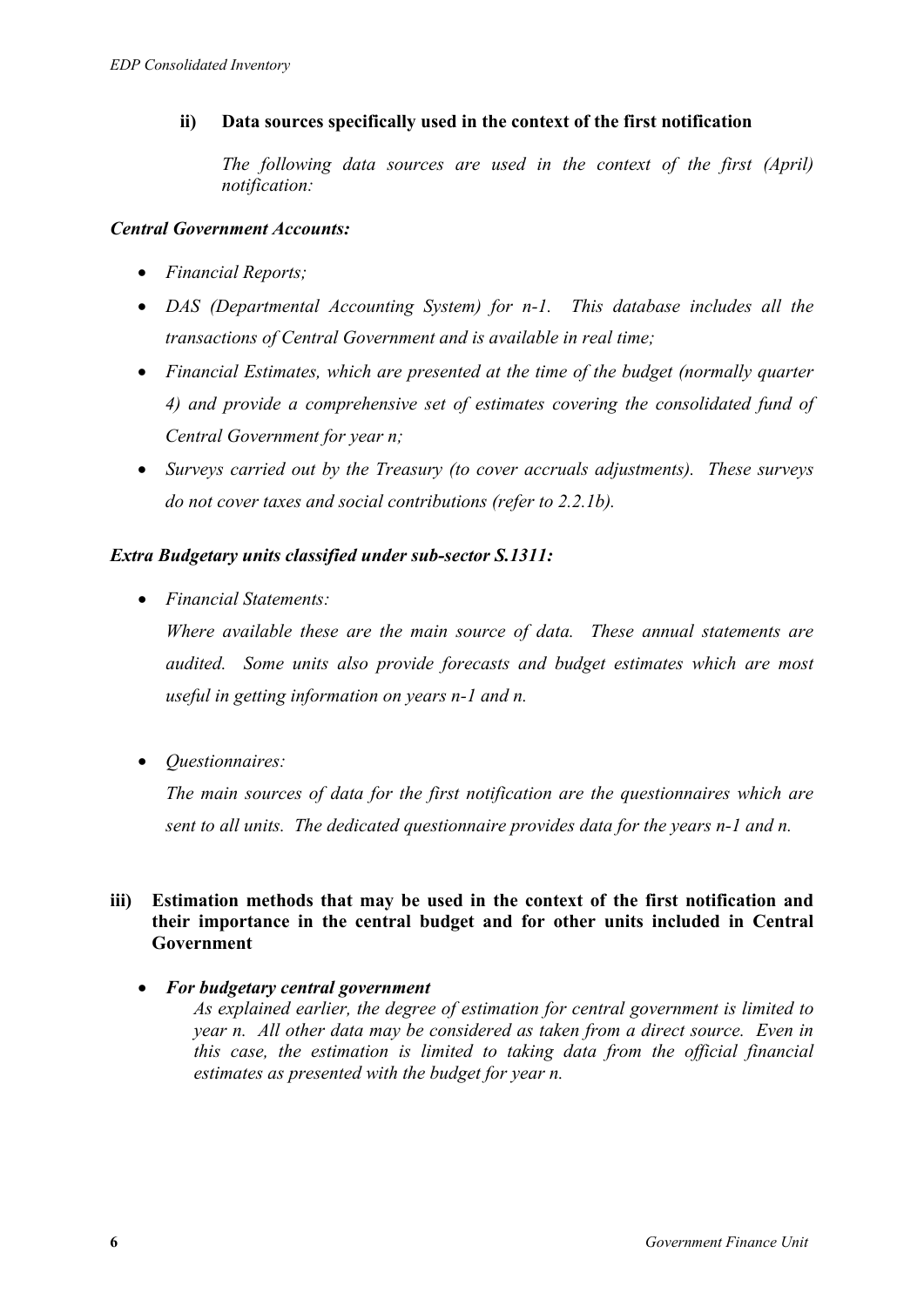#### • *For other units included in Central Government*

*These estimates are drawn up from the returns to the questionnaires sent by NSO to all the units. No non-response is allowed for the major units, and therefore any estimation is by definition limited.* 

#### **2.1.4 Auditing Process**

#### **I) Working balances of Central Government that were submitted to an auditing process**

*The accounts of the Budgetary Central Government are reviewed by the Auditor General. The final set of data is available for year n-1 by the time of the October notification of year n. However, normally, only minor revisions are effected to the preliminary n-1 data presented in the April notification. For the time being all the accounts of the Budgetary Central Government are cash-based; and an accruals adjustment is carried out as detailed further on in this document.* 

*The other components of Central Government (S.1311) are the entities termed as Extra-Budgetary Units. These are the entities (non-market producers, owned and supported by government) which have been classified as falling within this sub-sector. These institutional units are legally required to prepare an annual set of audited accounts. The NSO has the facility to download these accounts from the website of the financial regulator (MFSA - Malta Financial Services Authority).* 

*The final (annual) audited accounts are normally available to the NSO for year n-1 by the time of the October notification. This shortfall is made up through the use of a specific questionnaire, which is received from all the Extra-Budgetary Units.* 

*The accounting system of the Extra-Budgetary Units is accruals-based.* 

#### **II) Incorporation of the findings of the auditing process in the national accounts**

*The audited accounts make up the basic source of data for all the sub-sectors of government. Until a full set of audited financial statements is available, NSO does not consider the data to be final because, in the absence of audited statements, the data would be based on questionnaires and/or internal estimates.* 

*The accounts of the Budgetary Central Government are audited and made available with the annual Financial Report in the second calendar quarter. (The NSO still has direct online access to the data at all times).*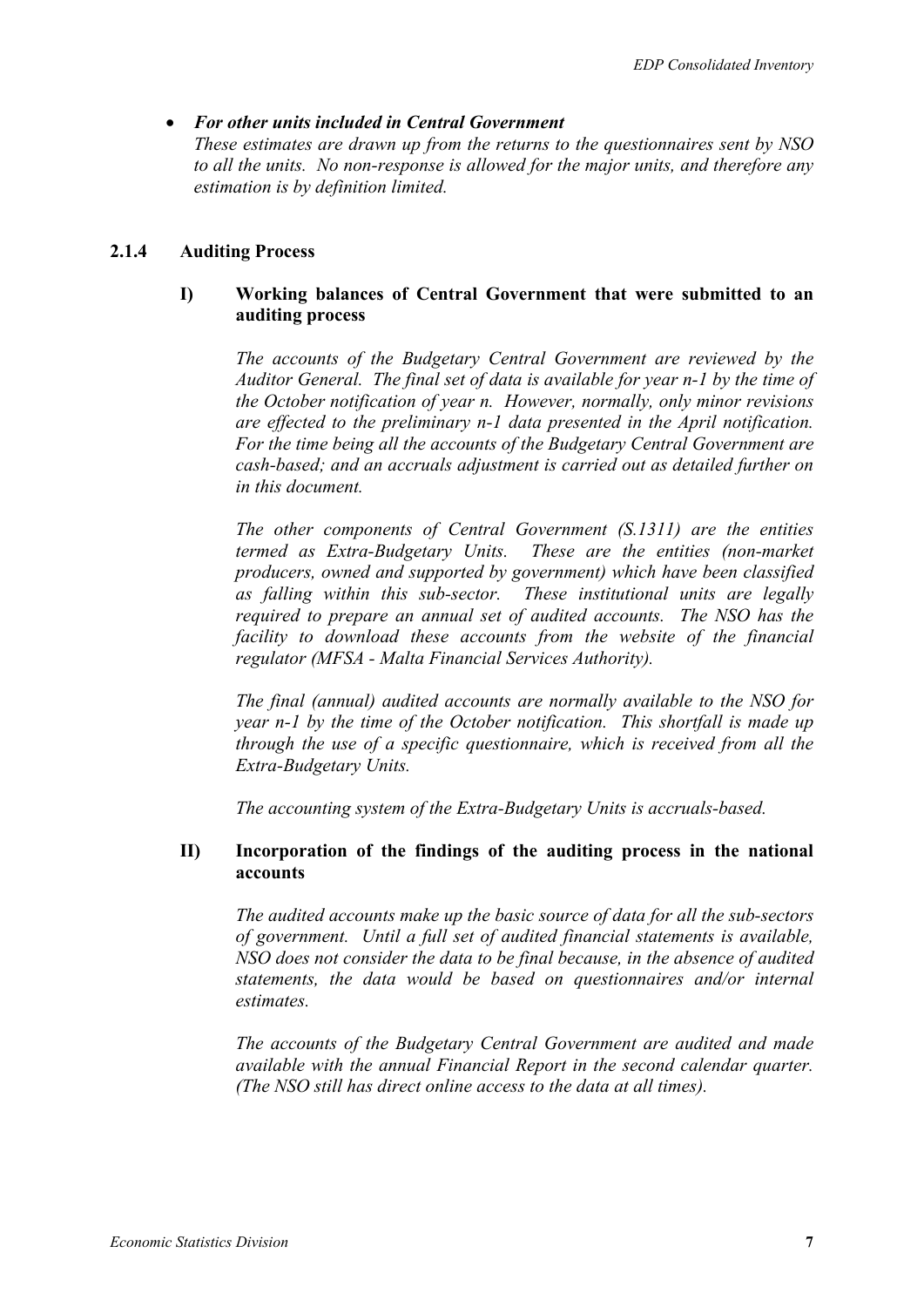## **2.2 Data treatment**

#### **2.2.1 Half-finalised and finalised data**

#### **a) Financial transactions that may be included in the public accounts of Central Government and are excluded in notification table 2**

*The source of all transactions carried out within Central Government (excluding EBUs) is the Financial Report, which is compiled from the Treasury's accounting system. Hence, no financial transactions that may be included in the Public Accounts of Central Government can be excluded from Notification Table 2. Adjustments are made in view of the fact that some transactions are reported as non-financial in public accounts whereas they should actually be treated as financial transactions for EDP purposes.* 

#### **b) Information and method(s) used for the adjustment cash/accrual for items other than interest**

*The data for Central Government are intrinsically based on the Government's cash accounting standards.* 

*At the beginning of 2005, the Treasury launched an exercise across the Budgetary Central Government to capture accruals data. This was the result of a structured plan through which all the accounting officers were given specific training on the correct compliance with this initiative.* 

*Indeed the Treasury Department has developed a database, and all the entities of Central Government are required to provide quarterly accruals data. This information is monitored by the Accounting Methodology and Compliance Unit at the Treasury. The standards used are the Malta Government Accounting Standards, which in turn are based on the International Public Sector Accounting Standards. Consistency across the whole Budgetary Central Government sub-sector is thus ensured.* 

*The National Statistics Office has online (read only) access to this database and uses the accrual figures in order to adjust the cash data as necessary.* 

*As far as the data covering the Extra-Budgetary Units (EBUs) forming part of Central Government are concerned, this is captured from the financial reports of the individual organizations. Surveys carried out by the National Statistics Office, covering all the EBUs (listed in Annex 1), complement the data of the financial reports. Since the financial reports of these EBUs are a priori accruals-based, there is no need for further adjustment in this respect.* 

*As noted in the previous version of this document (general note – page 30), the NSO has implemented the revisions necessary for the adoption of Council Regulation 2516/2000 (recording of taxes and social contributions). This revision is effective from the October 2008 Notification. Revenue from taxes and social contributions is now time-adjusted cash. Based on Eurostat advice, NSO has undertaken a study to*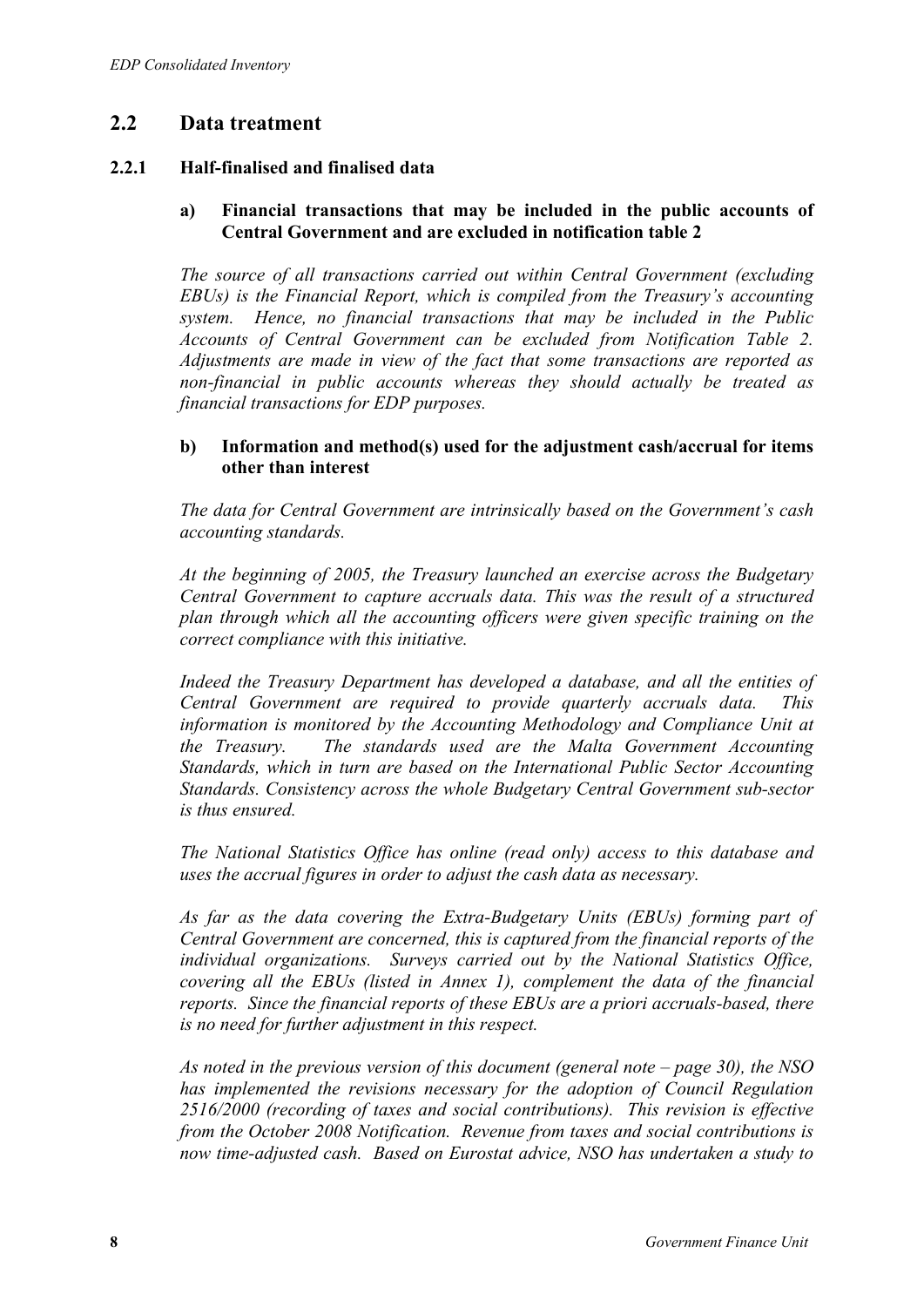*see what the results would be for different time-lags. Following this exercise, Eurostat approved time-adjustment of t+1 for VAT and t+2 for income taxes and social contributions. For the time being, the revision has been made for the years 2004 to date. The revisions covering the years 1995-2003 will be done at the time of the next GDP benchmark revision, scheduled for 2010.* 

#### **c) Sources and methods used for the calculation of interest on an accrual basis**

*As described under 2.2.1b above, the EBUs draw up their accounting records on an accruals-based methodology. For the Central Government, the Treasury Department looks at the list of outstanding Treasury Bills and Malta Government Stocks, and interest on foreign borrowing. Each individual tranche is analysed to determine the amount of interest due at end of the reference year. The data are aggregated to reflect the total interest payable as at 31st December. The same is done for interest receivable.* 

*A detailed breakdown of this analysis is typically included (in an annex) with Malta's EDP submission document.* 

#### **d) Information on other accounts receivable/payable that may be provided in public accounts data**

*The accrued income and expenditure resulting from the exercise described under 2.2.1b is recorded here.* 

#### **e) Sources and method(s) for the adjustment related to units classified within or outside central government**

*This is not applicable for Malta: the full accounts of the units falling within Central Government are analysed and consolidated within the sub-sector.* 

#### **f) Other adjustments regularly implemented**

*The adjustment of the Central Bank profit transferred to Government is dealt with in the 'Other financial transactions' of Notification Table 2. 'Other adjustments' regularly include the following:* 

- *Non-financial transactions in the Treasury Clearance Fund (Deposit Account);*
- *Non-financial transactions in the Treasury Clearance Fund (Advance Account);*
- *Treasury Clearance Fund flows in respect of unallocated stores;*
- *Loan or investment write-offs (if any);*
- **g) Sources of information used for transactions which need specific attention (in cases where they are not directly identifiable in public accounts): debt assumption, debt cancellation, privatisation, securitisations, capital injection into public corporations, payments from the central bank**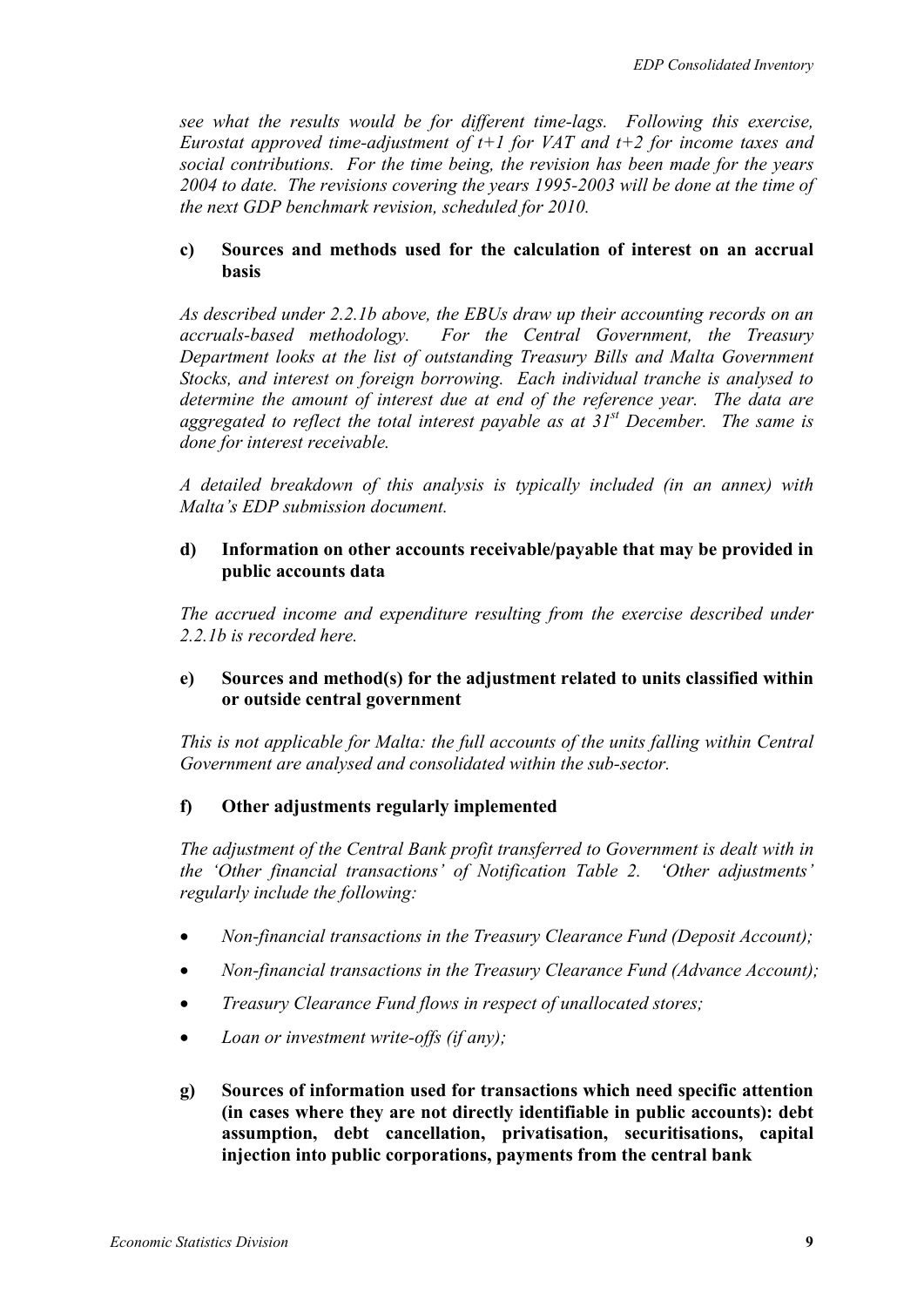*All these transactions are identifiable in the public accounts and all financial transactions are reported in the annual Financial Report, which is published by the Treasury. Although the final published version is normally available during quarter two, the EDP task force has adequate pre-information on these financial transactions.* 

*The EDP task force is provided with the information on any privatisation issues.* 

#### **2.2.2 Revision process**

**Steps in the revision process of data, for the State and for other units included in central government, after the first notification** 

#### • *for central budget*

*While no significant changes are envisaged to the central government data (as far as the Government Departments are concerned) for year n-1, data for year n is updated to reflect the actual performance during the first half of the year.* 

#### • *for other units included in Central Government*

*For the October notification, practically all the audited financial statements covering year n-1 become available; and this data replaces the estimates submitted in the first notification. At the same time the estimates for year n are updated as necessary.*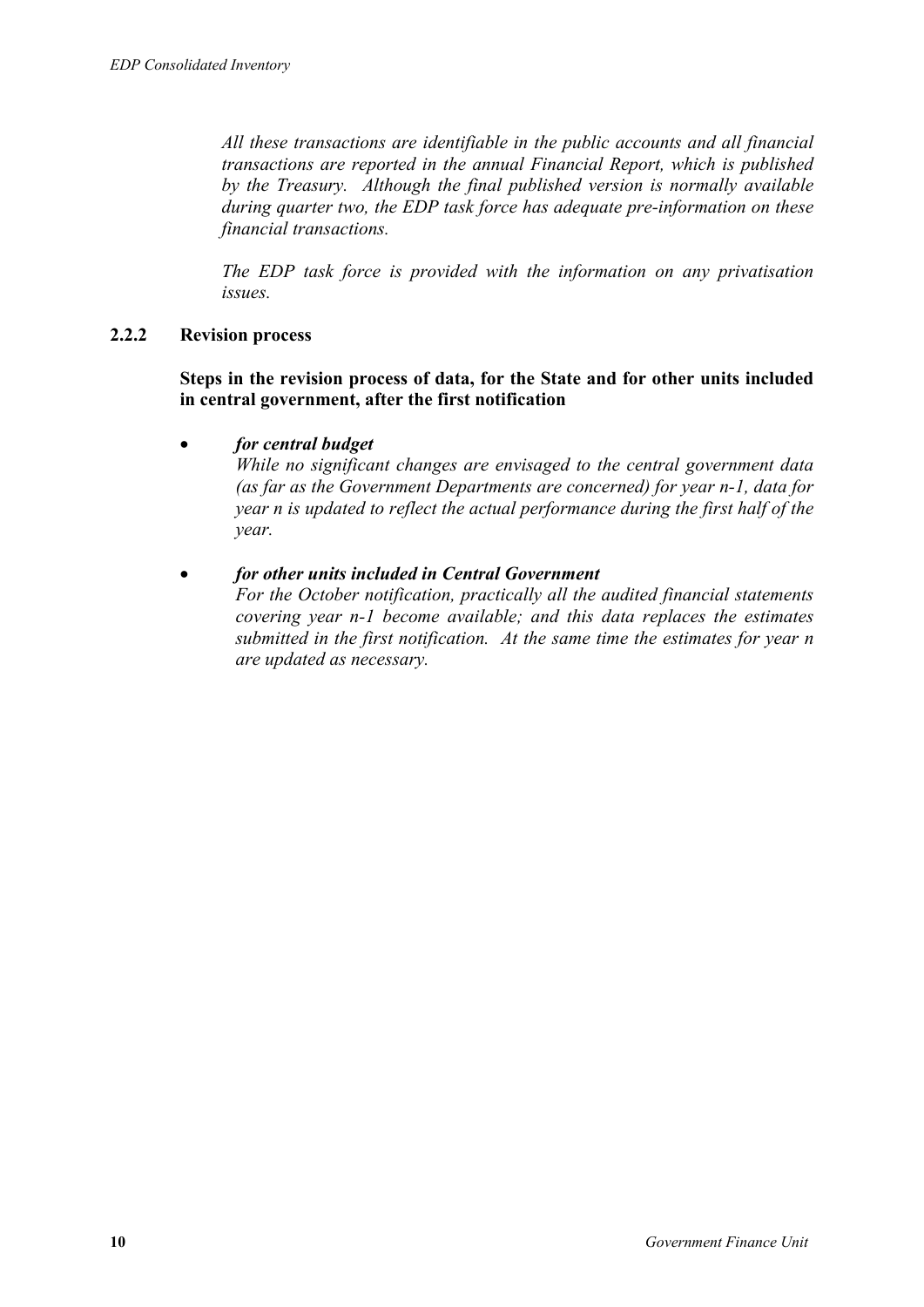# **3. State Government**

*Not applicable for Malta.*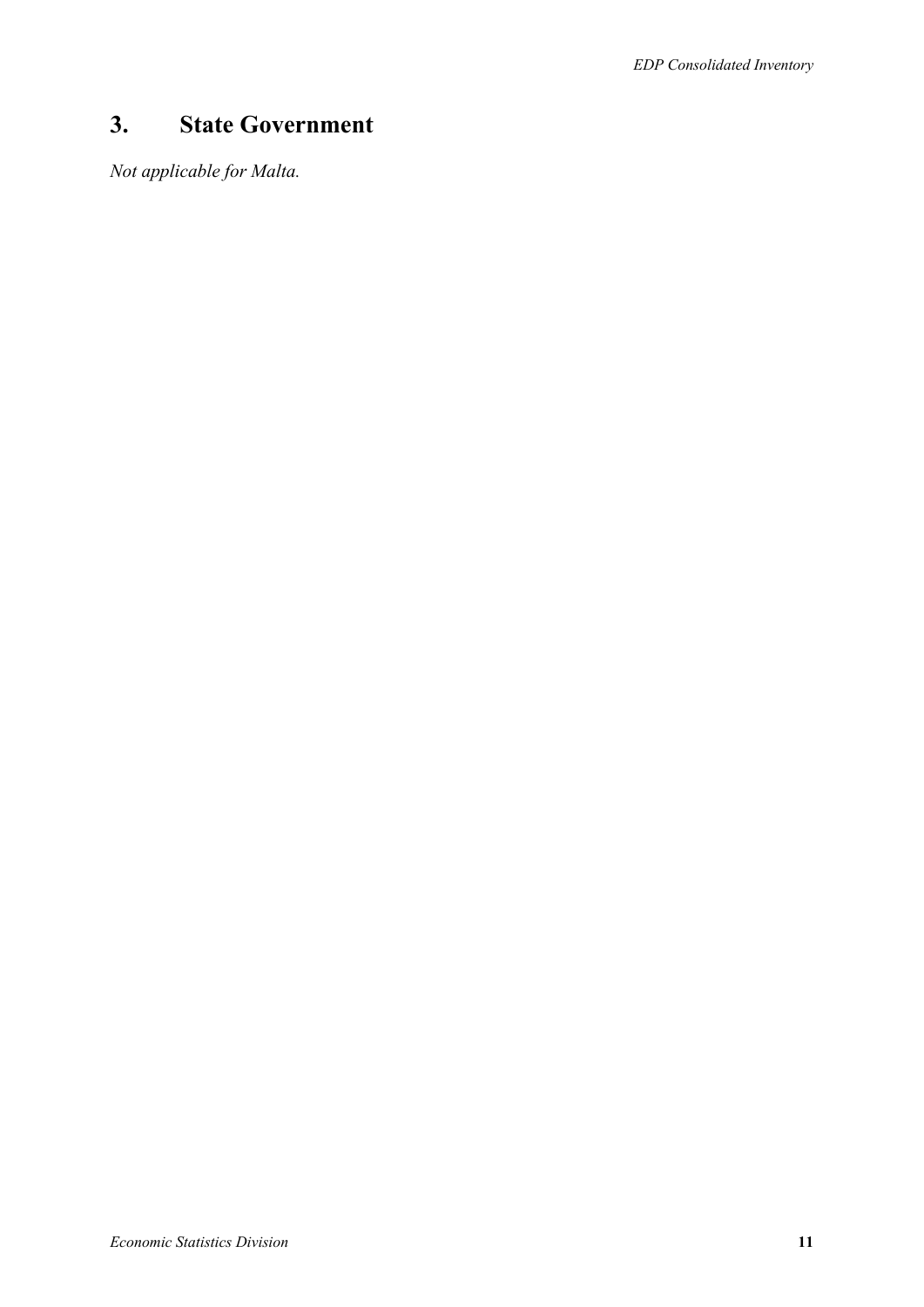# **4. Local Government**

This section describes the availability and use of main data sources for the Local Government sub-sector (S.1313) by type of unit and the adjustments made in order to reach ESA95 definitions. It also covers the treatment for half-finalised, finalised and current data, and the process of revision of data.

## **4.1 Availability and use of data sources**

#### **4.1.1 Data sources for Local Government main units: municipalities, localities**

#### **1a) Information available/used for this sub-sector in the current year n-1 and year n-2 notified in April (n) and October (n):**

*In Malta this sub-sector encompasses the 68 Local Councils* 

| <b>Accounting</b><br>Rules(C/A/M) | <b>Source Data Accounting</b>                                                 | April (n)    |              | October (n)  |              |
|-----------------------------------|-------------------------------------------------------------------------------|--------------|--------------|--------------|--------------|
|                                   |                                                                               | Year n-1     | Year n-2     | Year n-1     | Year n-2     |
|                                   | ÷<br><b>Budget Reporting</b>                                                  |              |              |              |              |
|                                   | <b>Summary</b>                                                                |              |              |              |              |
| NA/NU                             | (1) Current revenue and expenditure                                           | NA/NU        | NA/NU        | NA/NU        | NA/NU        |
| <i>NA/NU</i>                      | (2) Current and capital revenue and<br>expenditure                            | NA/NU        | NA/NU        | NA/NU        | NA/NU        |
| <i>NA/NU</i>                      | (3) Current and capital revenue and<br>expenditure and financial transactions | NA/NU        | <i>NA/NU</i> | <i>NA/NU</i> | <i>NA/NU</i> |
| <i>NA/NU</i>                      | (4) Balance sheets                                                            | NA/NU        | <i>NA/NU</i> | NA/NU        | NA/NU        |
|                                   | <b>Detailed</b>                                                               |              |              |              |              |
| $\boldsymbol{A}$                  | (5) Current revenue and expenditure                                           | NA/NU        | A/U          | A/U          | A/U          |
| $\overline{A}$                    | (6) Current and capital revenue and<br>expenditure                            | <i>NA/NU</i> | A/U          | A/U          | A/U          |
| $\overline{A}$                    | (7) Current and capital revenue and<br>expenditure and financial transactions | <i>NA/NU</i> | A/U          | A/U          | A/U          |
| $\overline{A}$                    | (8) Balance sheets                                                            | NA/NU        | A/U          | A/U          | A/U          |
|                                   | ₩<br><b>Financial Statements</b>                                              |              |              |              |              |
| $\boldsymbol{A}$                  | (9) Profit and loss accounts                                                  | NA/NU        | A/U          | A/U          | A/U          |
| $\boldsymbol{A}$                  | (10) Balance sheets                                                           | NA/NU        | A/U          | A/U          | A/U          |
|                                   | ₩<br><b>Other Reporting</b>                                                   |              |              |              |              |
| NA/NU                             | (11) Statistical surveys                                                      | NA/NU        | NA/NU        | NA/NU        | NA/NU        |
| NA/NU                             | $(12)$ Other $*$                                                              | <i>NA/NU</i> | NA/NU        | NA/NU        | <i>NA/NU</i> |

#### **Table 3 – Source Data Accounting 2**

*\* The financial data for year n (April and October notification), and for year n-1 (April) is arrived at by using the MFIN's budget allocation as a benchmark.* 

<sup>&</sup>lt;u>.</u>  $2$  A/U (available/used), A/NU (available/not used), NA/NU (not available/not used) C (Cash), A (Accrual), M (Mixed Cash-Accrual)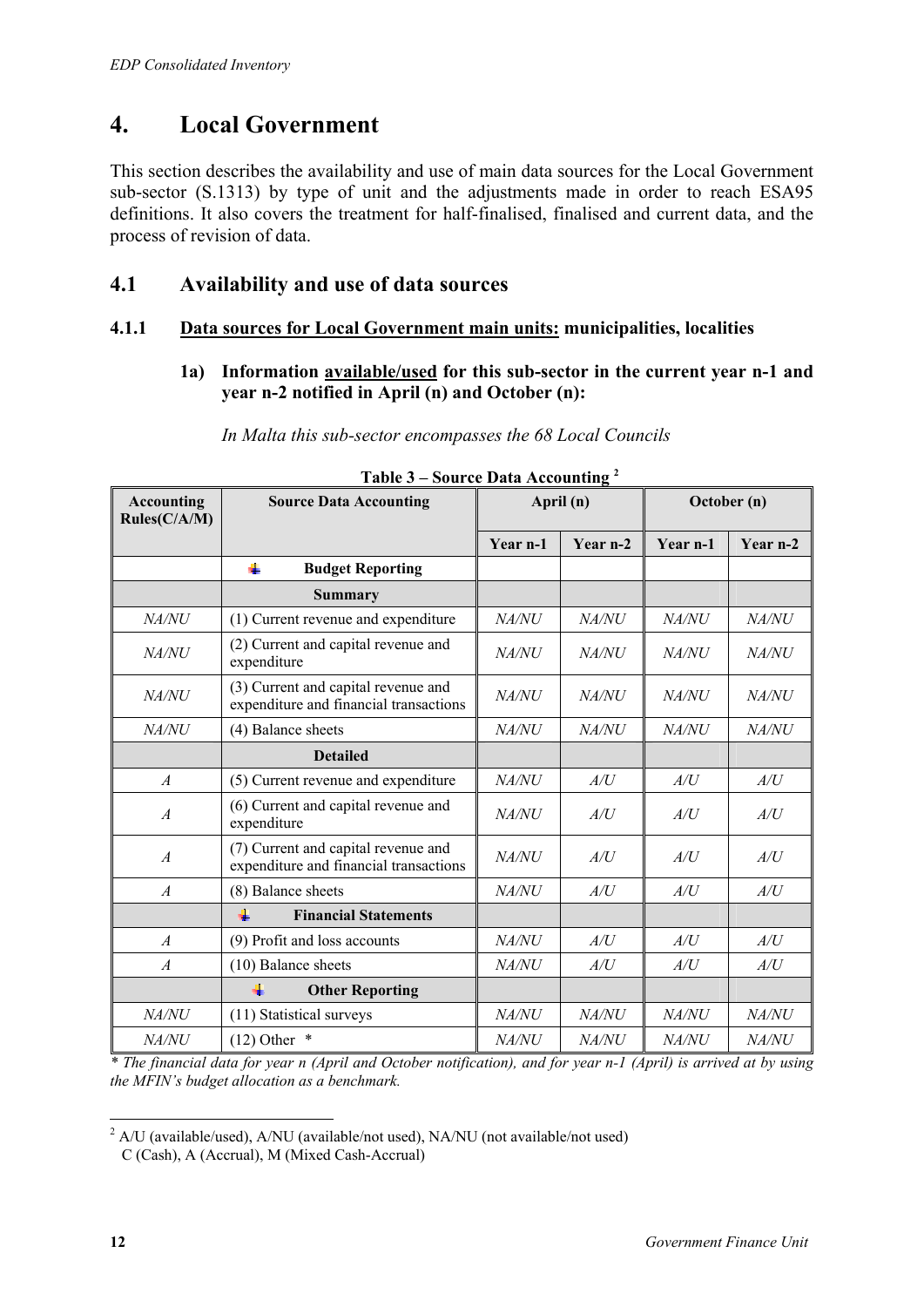#### **1b) Reasons for not using the available accounting reports and criteria for choosing only one of them (consistency with data sources used in other sub-sectors, accrual basis, etc) if two different accounting reports are available for the same unit**

*Such a state of affairs is not possible because each Local Council produces its own individual financial statements and a full set of annual audited accounts.* 

#### **1c) Complementary codification at data source, by counterpart sector**

*The COFOG classification of expenditure is harmonised across the General Government sector. As far as counterpart information is concerned, NSO has availability of data both from the part of Central Government (as regards transfers), and from the Central Bank (as regards financial transactions).* 

#### **1d) Complementary information which is not in the financial statements, when compiling ESA95 accounts**

*This is not normally the case because the audited accounts forwarded to the NSO are usually quite detailed.* 

#### **1e) Consistency of classifications used in this sub-sector and in the Budget Reporting of other General Government units**

*There is consistency between classifications.* 

#### **1f) Source (direct or indirect) of basic data requested by the National Statistical Institutes**

*The basic data (audited accounts) are submitted directly to the NSO. (The Local Councils are required by law to forward an audited financial report to the Department of Local Councils. NSO has explained to the councils its requirement for data and the councils submit a full set of audited accounts to the NSO as soon as such accounts become available).* 

*The data for year n (April and October), and for year n-1 (April) is arrived at by using the MFIN's budget allocation as a benchmark. Since the local councils are not allowed by law to raise taxes, and they depend mostly on the budget allocation for their respective funds, these estimates are considered reliable. As soon as the audited statements are available, the estimates are updated accordingly.* 

#### **1g) Nature of the data sources – cash, accrual or mixed**

*See Table 3.*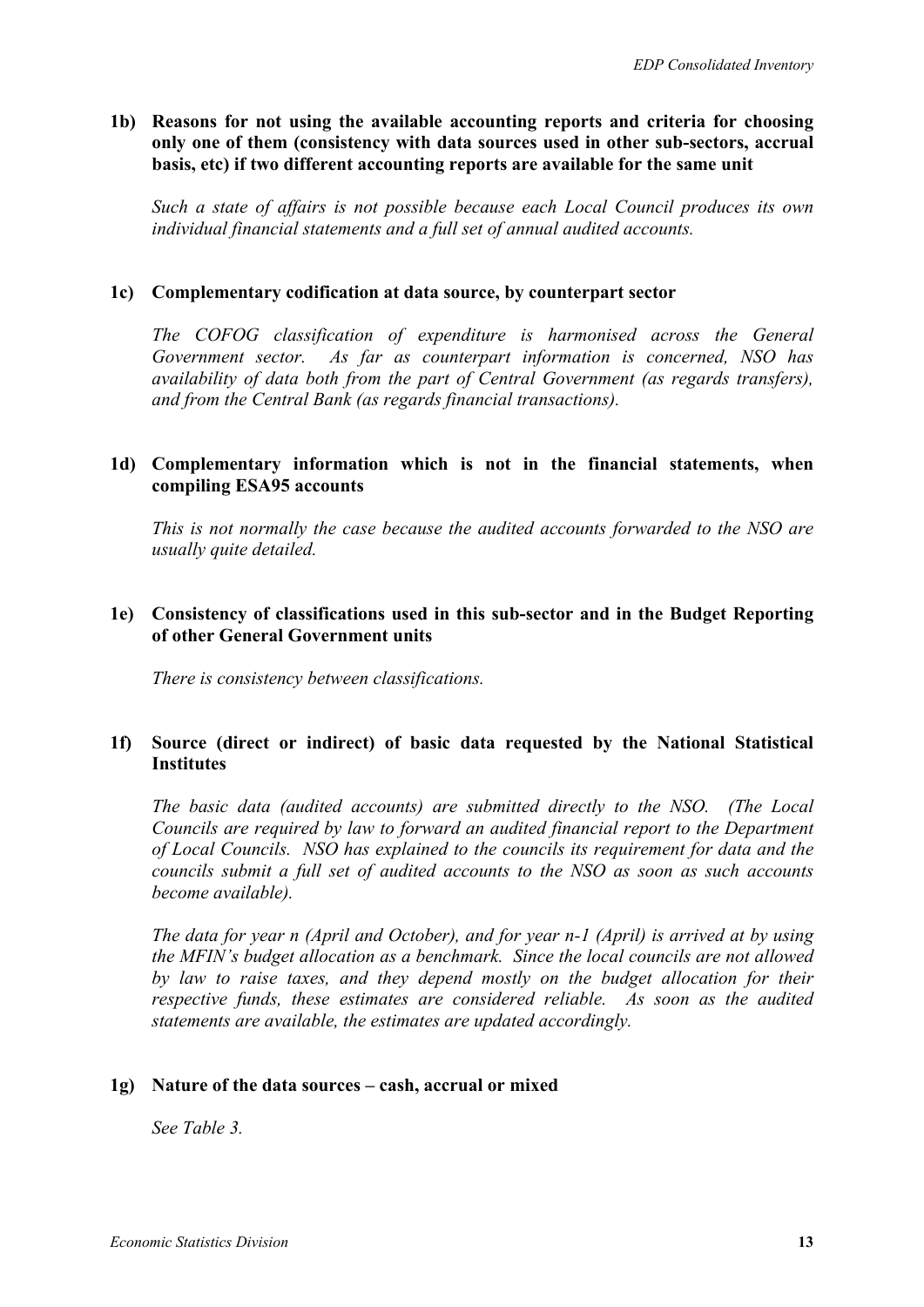#### **1h) Circumstances in which data available from basic sources is consolidated**

*There are no circumstances where basic source data (for Local Councils) are consolidated.* 

#### **1i) Changes in the accounting rules foreseen in the near future (if any)**

*No changes to the accounting rules of the Local Councils are foreseen in the near future.* 

#### **4.1.2 Data sources for Local Government: Local Government bodies / non-profit institutions**

*Not applicable for Malta.* 

#### **4.1.3 Data for the current year (n-1) notified in April (n) - detailed explanation**

#### **i) Common data sources used for finalised and half-finalised data for the current year in the first notification**

*The data covering current year n-1 and year n are based on estimates, which in turn are worked out on the actual outturn as reported in the audited financial statements up to year n-2. The year n-1 figures are then adjusted based on the total value of subvention transferred (to the Local Councils) from the consolidated fund of central government.* 

#### **ii) Data sources specifically used in the context of the first notification**

*As specified under 4.1.3a above, the financial reports up to year n-2 are used. These are available for all the individual Local Councils (68 in total). The actual and projected transfers from Central Government's consolidated fund are taken from the Government's Financial Report and from the Financial Estimates.* 

#### **iii) Estimation methods that may be used in the context of the first notification**

*There are two basic estimations which are done to the data covering the Local Government.* 

- *Although the financial year of the local councils ends on 31<sup>st</sup> March, NSO has assumed that the accounts cover the calendar year where the nine months occur;*
- *The second estimation covers the years n and n-1. The actual audited accounts for these years are not available by the time of the first notification. Since the local councils in Malta are basically financed*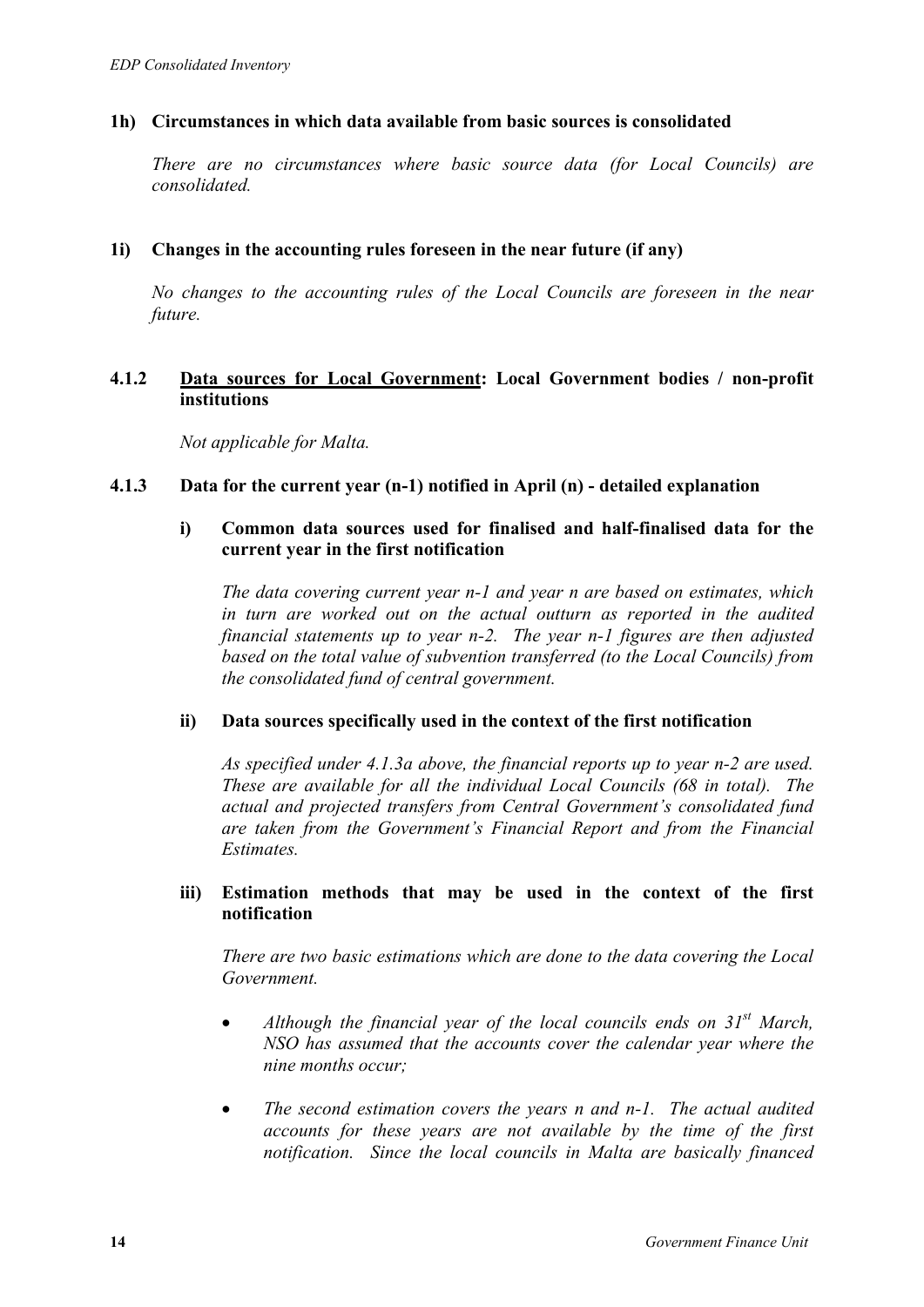*through a subvention passed over from Central Government's consolidated fund, NSO uses as benchmark the amount of the Government's subvention for n-2 and estimates new figures for n-1 and n based on the subventions (actual and planned) during the specific years.* 

#### **4.1.4 [Auditing Process]**

#### **I) Working balances of Local Government that were submitted to an auditing process.**

*Local Government (S.1313) is made up of 68 Local Councils (as listed in Annex 1b). These local councils are also individually required to draw up annual audited accounts. Following the setting up of the necessary institutional arrangements, each local council forwards a set of audited accounts to the NSO as soon as this is available, usually in time to cover the year n-1 of the October notification.* 

*Since the local councils are primarily funded through government funds (they are not allowed by law to raise taxes), NSO estimates the missing data (for year n and for year n-1 of the April submission), based on the approved budget allocations. Such estimates have, in the past, been reasonably accurate.* 

#### **II) Incorporation of the findings of the auditing process in the national accounts**

*When available, the audited accounts make up the basic source of data for all the sub-sectors of government. Until a full set of audited financial statements is available, NSO does not consider the data to be final because in the absence of audited statements the data would be based on questionnaires and/or internal estimates. However, normally as soon as the actual data are received, this is integrated into the system of ESA accounts.* 

*According to local legislation, all registered institutional units are required to present audited financial statements to the MFSA (the local financial regulator). Then NSO has the facility to download these statements from the MFSA website. The Local Councils are required by law to present their audited accounts to the Department of Local Councils. The Government Finance Unit has an agreement with all the Local Councils whereby a separate copy is concurrently sent to the NSO. As a result of these institutional arrangements, the accounts used by the NSO, for the years n-2 and n-3 (for all the components of General Government), are normally audited statements. The n-1 data in the October notification are normally taken from audited statements. Data for year n are taken from the specific questionnaires, or from budget estimates. However, as soon as audited data are available, these replace the provisional data.*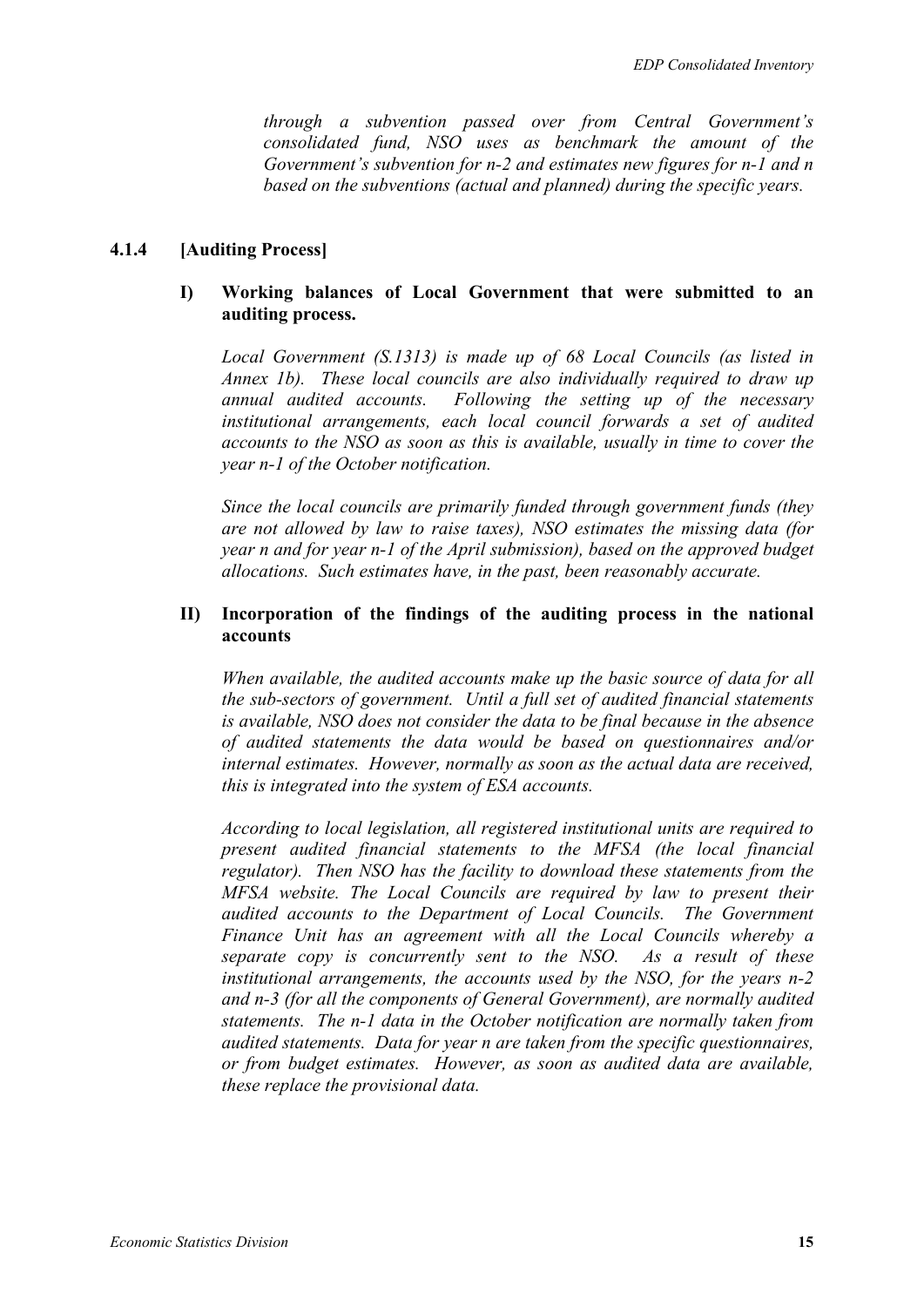### **4.2 Data treatment**

#### **4.2.1 Half finalised and finalised data**

#### **a) Original source of data used as a starting step**

*In Malta this sub-sector encompasses the Local Councils. The primary source of data covering this sub-sector is made up of the respective annual financial reports. These are compiled individually, are audited and cover their financial year which ends on 31st March. NSO considers these annual financial statements to cover the calendar year ended the previous 31st December. In this way for example, we consider the annual accounts for financial year ending 31st March 2008, to cover calendar year 2007.* 

#### **b) Financial transactions that may be included in the public accounts of local Government and are excluded in notification table 2**

*Up till now NSO never come across any financial transactions in the public accounts of local government which are to be excluded in notification table 2.* 

#### **c) Information and the method (s) used for the adjustment cash/accrual for items other than interest**

*As explained under item 4.2.1a the data is sourced from audited financial reports, which are drawn up under the accruals based principle. For this subsector therefore no cash/accrual adjustments for revenue or expenditure are necessary.* 

#### **d) Sources and methods used for the calculation of interest on an accrual basis**

*See item 2.2.1c (primary source of data is already accruals based).* 

#### **e) Information on other accounts receivable/payable that may be provided in the data sources**

*See item 2.2.1c (primary source of data is already accruals based).* 

#### **f) Sources and method (s) for the adjustment related to units classified within or outside local Government**

*Only the Local Councils are classified within the local government sub-sector. This list is therefore invariable (unless new Local Councils are created by an Act of Parliament), and exclusive. No adjustments are necessary because all the Extra-Budgetary Units (EBUs) classified within sector S.13 are recorded*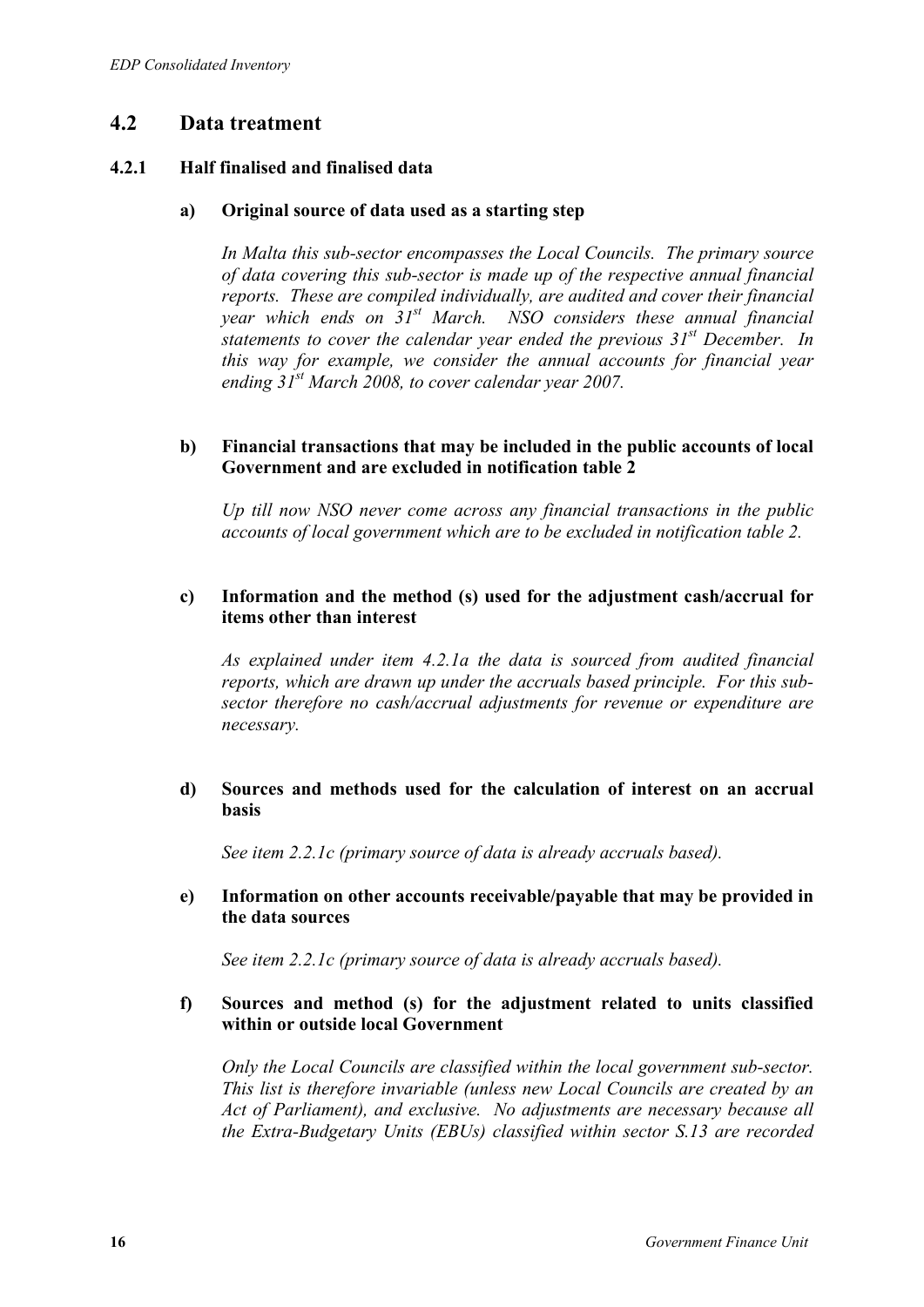*under the Central Government (S.1311) sub-sector. In other words no Local Council has ever set up an independent institutional unit.* 

#### **g) Other adjustments regularly implemented**

*Not applicable.* 

**h) Sources of information used for transactions which need specific attention (in cases where they are not directly identifiable in public accounts): debt assumption, debt cancellation, privatisation, securitisations and capital injection into public corporations owned by local Government** 

*Not applicable.* 

#### **4.2.2 Revision process**

#### **Steps in the revision process of data, after the first notification**

*As far as sub-sector S.1313 (Local Government) is concerned, the basic source of information is through the respective financial statements. As indicated earlier (under 4.2.1a), the financial year ends on 31st March. While the financial reports for year n-1 are not available for the first notification, these are at hand and analysed by the time of the second notification.*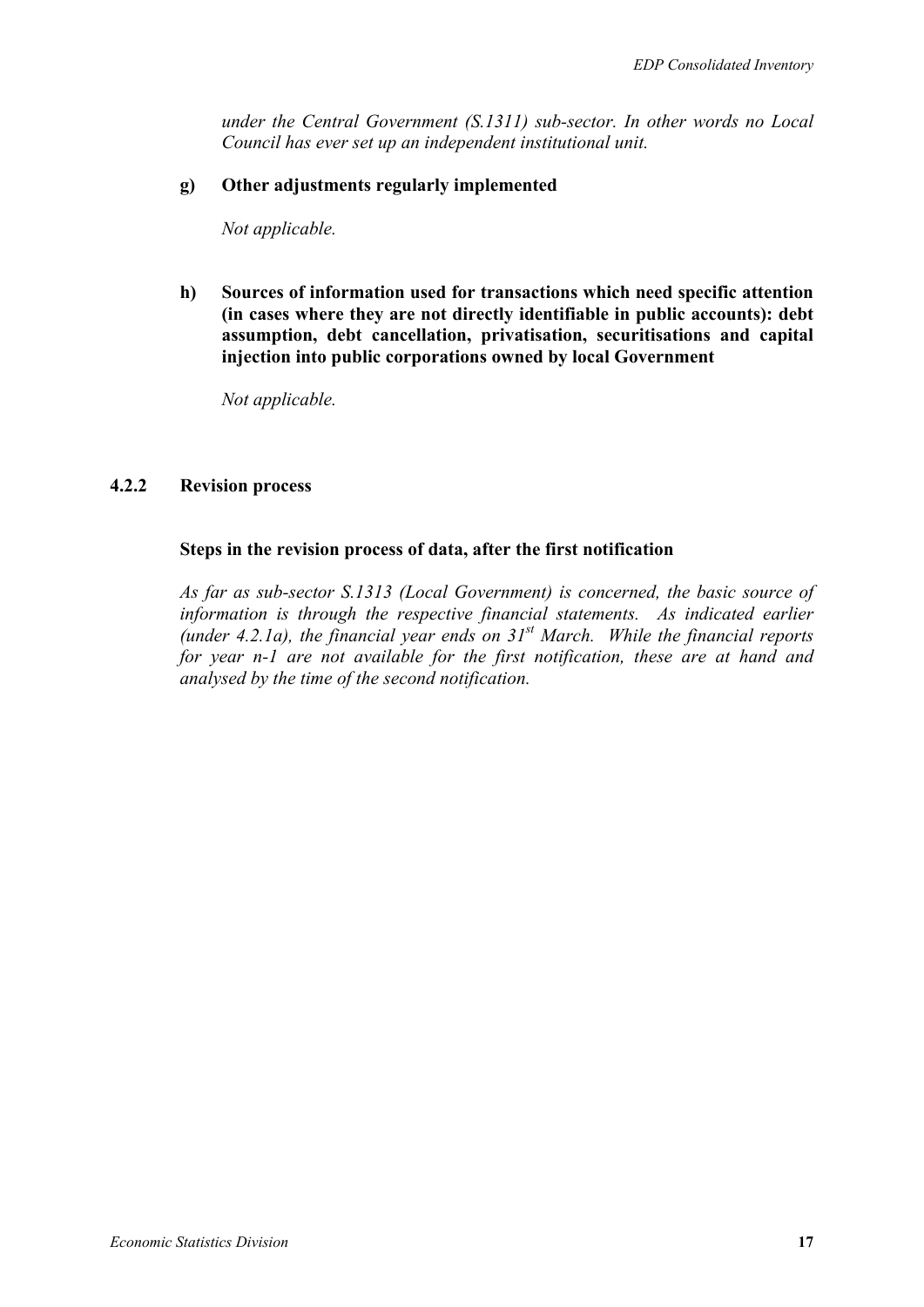# **5. Social Security Funds**

*Not applicable for Malta.*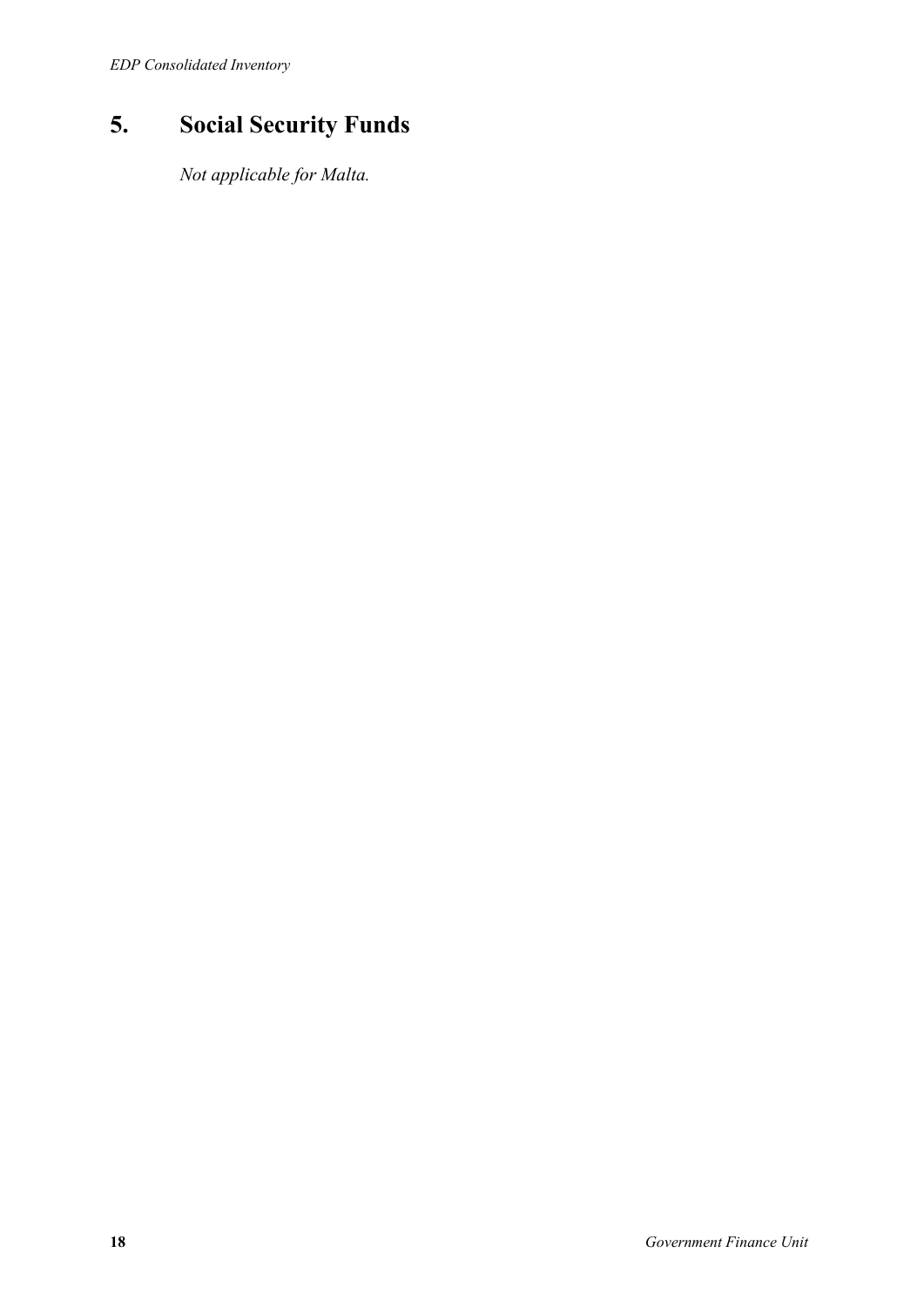# **6. Actual data on government debt**

#### **6.1 Half-finalised and finalised data**

**a) Adjustments to the data sources that may be needed in order to value debt according to the specific EDP rules for each government sub-sector** 

#### *Central Government*

*The starting point for the debt position in notification table 1 (pre-consolidation) is taken from the most recently available data at Treasury (Financial Report not yet published). At the time of the first notification, this covers year n-1 and n-2. This data is consolidated between the various funds of Government. Data for year n-1 are taken from the records of the Treasury (Debt Management Section). The data for year n are then arrived at by adding the projected deficit for year n to the closing debt position of year n-1, less the financing items.* 

#### *Extra-Budgetary Units classified under S.1311 sub-sector*

*The debt position for this sub-sector is taken from the financial reports of the different entities. Each individual account is analysed, and a full sequence of accounts (up till the financial account) is drawn up. This constitutes the basic source of debt for this category. In order to fill any gaps (especially for the years n and n-1 where the financial reports may not be available), NSO uses the data from the questionnaire sent to these units.* 

#### *Local Government*

*The full sequence of accounts (up till the financial account) is drawn up for Local Councils, using their individual accounts as the source. The debt position is taken from this source. The only adjustment done is to arrive at an estimation for n and n-1 for the first notification. By the time of the second notification, n-1 data will be considered final.* 

*Local Councils are not allowed to take out loans from any financial institution without the prior written consent of the Minister responsible for Local Councils.* 

- **b) Sources of information used for the consolidation of debt and the valuation of holdings at the level of each government sub-sector (intraflows and positions) and at the level of general government sector (interflows and positions)** 
	- *at the level of each government sub-sector (intra-flows and positions)*

*S.1311*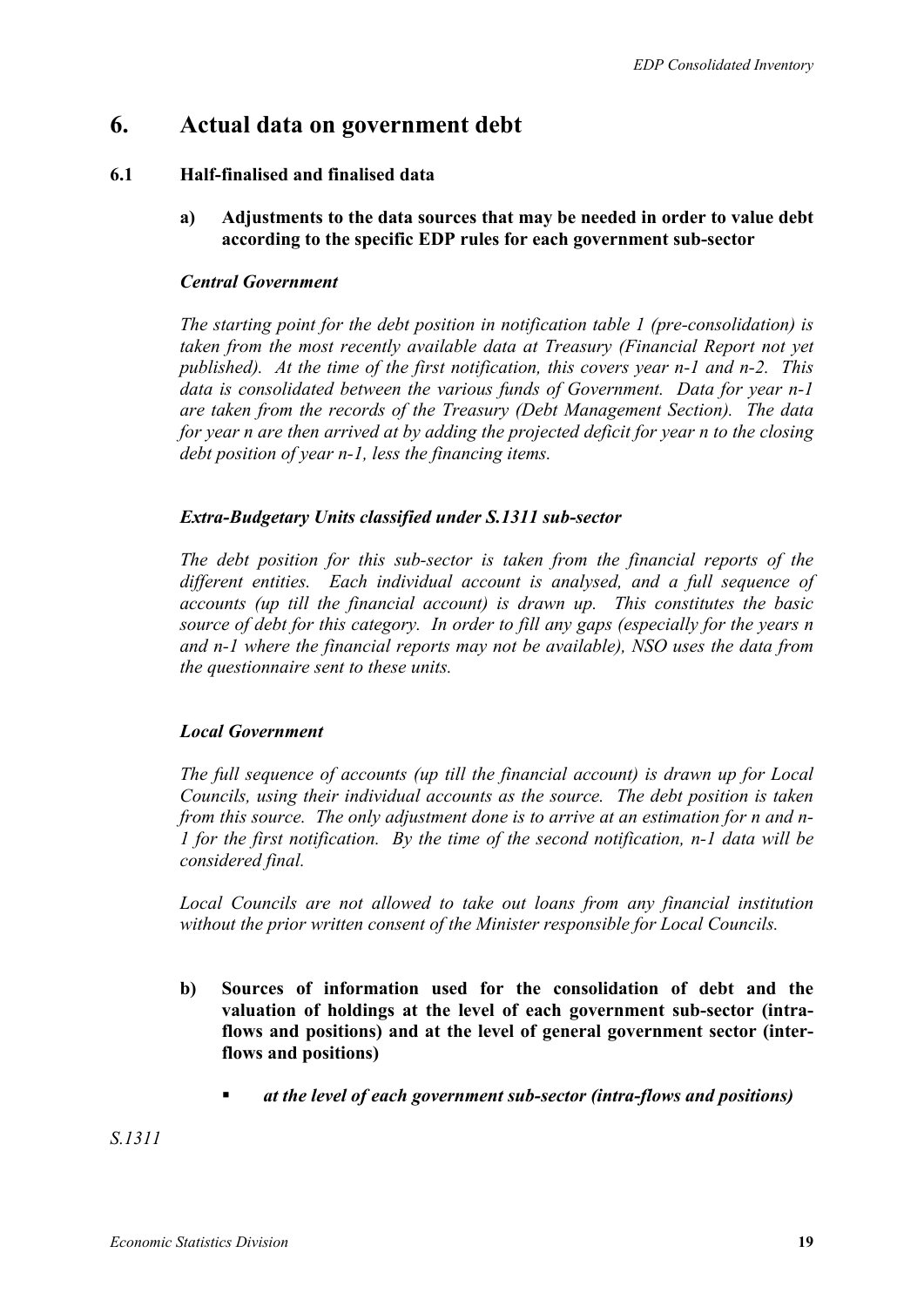#### *Central Government*

- *a. Loans taken Most of the debt for this sub-sector is denominated in national currency. The loans denominated in foreign currency are revalued at the end of the year based on the opening middle exchange rate applicable on the last working day of the year.*
- *b. Loans granted All the loans granted by Central Government are denominated in the national currency. Other financial instruments are denominated in the national currency.*

#### *Extra Budgetary units classified under S.1311 sub-sector*

*Loans taken and granted.* 

*The loan (cash and other instruments) positions (taken and granted) are taken from the financial statements.* 

*The dedicated questionnaire asks specifically for the loan position as at 31st December. These data are used for the compilation of debt for this sub-sector for the years n and n-1.* 

#### *Consolidation within the sub-sector*

*The NSO ensures that it has available full counter-party information on loan positions. Debt is then consolidated across the sub-sector.* 

*S.1313* 

#### *Local Government*

*Local Councils are encouraged by Central Government not to enter into any loan agreement, therefore the aggregate debt figure for this sub-sector is insignificant.* 

#### *at the level of general government sector (inter-flows and positions)*

*After consolidation at the level of each government sub-sector, the debt positions are also consolidated at the level of General Government sector, but in this case any consolidation is negligible.* 

#### **c) Use of financial accounts for the implementation of notification table 3 concerning assets and other liabilities**

*The NSO has drawn up the financial accounts for the local councils and for the Extra-Budgetary Units classified within the S.1311 sub-sector. The differences between the financial and capital account are duly noted in the Notification Table 3. It is to be noted that whenever complete statements were available, it was possible to achieve a good level of consistency between the two accounts. However, when the financial*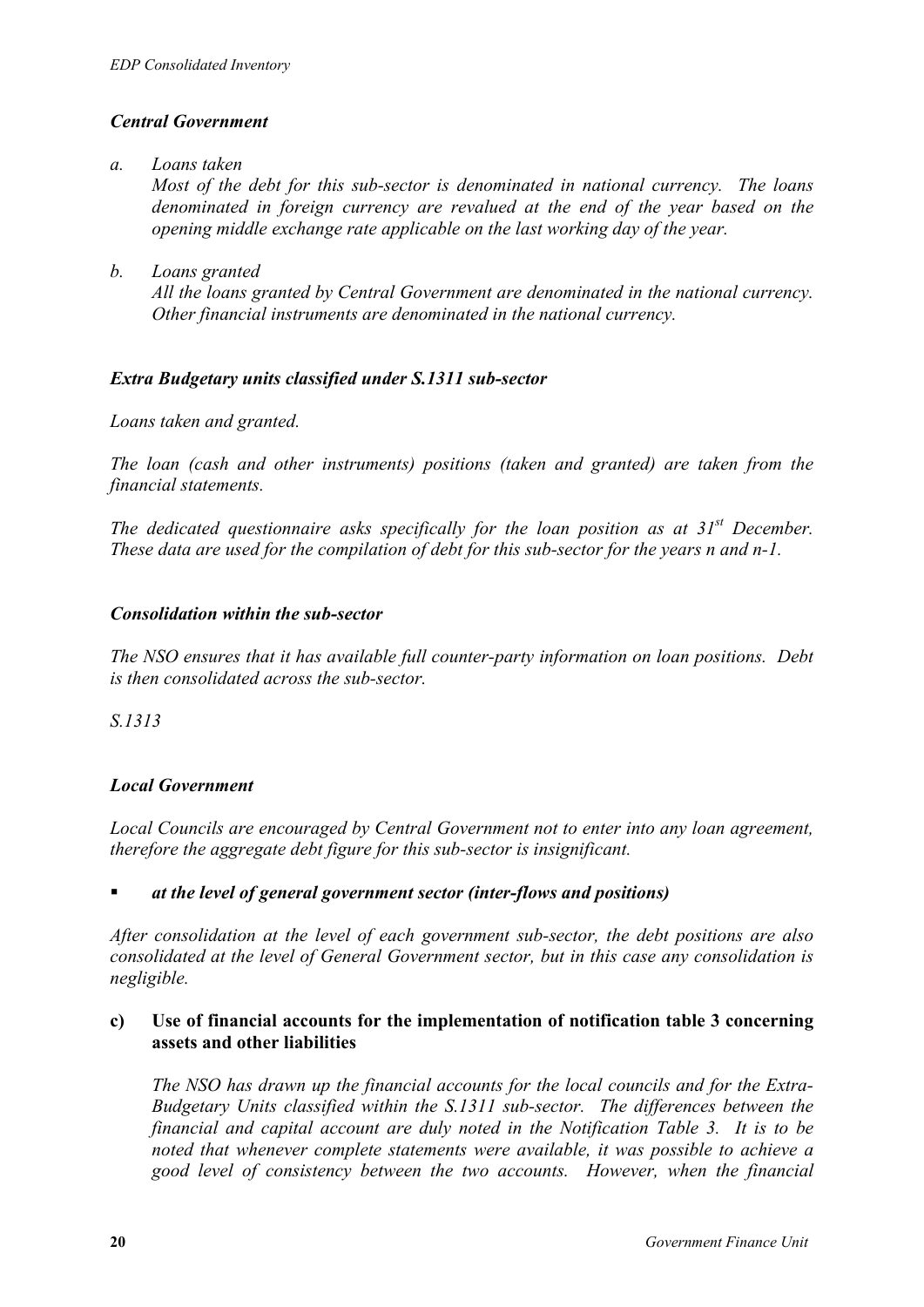*accounts were drawn up on estimates, discrepancies were observed. In case of discrepancy, it is assumed that the net lending/net borrowing (B9) from the Capital Account is the correct figure.* 

*The NSO has compiled the full set of financial accounts for the General Government sector, starting from 2003. This compilation has been used to compile the Notification Table 3.* 

#### **d) Sources of information for the adjustments relating to transactions in debt instruments that are not valued at the nominal (face) value of the instrument, for each government sub-sector**

*Data are normally available at nominal value. Where necessary, Central Bank of Malta and the Treasury supplement the data.* 

#### **e) Sources of information used for the adjustments relating to a change in nominal debt that does not result from a transaction (other change in volume), for each government sub-sector**

*Financial Statements are used for any adjustments.* 

#### **6.2 Data for the current year notified in April**

**a) Data sources that may be used specifically in the context of the first notification** 

*Data sources:* 

#### *S.1311*

*Central Government* 

*The following Data Sources for Central Government are used in the context of the first notification:* 

*DAS (Departmental Accounting System) This is available online to the NSO. Data is cash based and is available in real time.* 

*Questionnaires on Accruals This exercise is conducted by the Treasury and covers all components of budgetary central government (government departments and ministries).*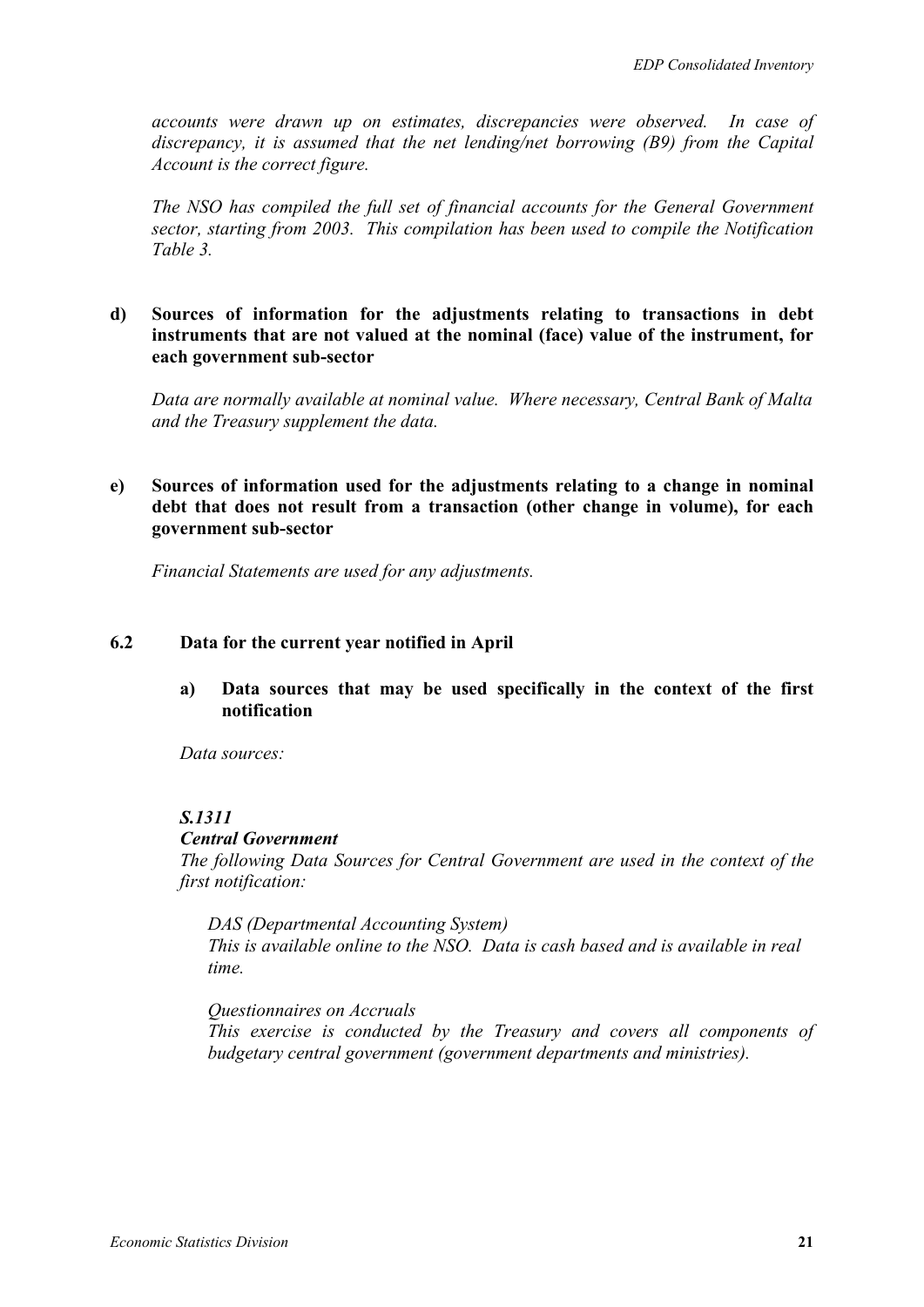#### *Extra Budgetary Units classified under S.1311 sub-sector*

- *Financial Reports: Where available these have been the main source of data. These are normally annual and are audited.*
- *Questionnaires: Since not all Extra-Budgetary Units have financial reports and also to provide data for year n and n-1, the NSO sends a dedicated questionnaire to all the units classified under S.1311.*

# *S.1313*

#### *Local Government*

• *Financial Reports: All the Local Councils draw up a set of annual accounts. These are audited and are sent to NSO through the Department of Local Councils.* 

#### **b) Estimation methods that may be used in the context of the first notification**

*Estimation methods* 

#### *S.1311*

#### *Central Government*

*The financial data for Budgetary Central Government is cash-based. The past data is then adjusted for accruals as detailed under 2.2.1.* 

*Data for year n are taken from the budget estimates drawn up by the Ministry of Finance (Budget Office).* 

#### *Extra-Budgetary Units classified under S.1311*

*The data taken from the audited accounts are considered as final. If audited accounts are not yet available, the information gap is filled in through the use of dedicated questionnaires which are sent to all institutional units classified within the general government sector.* 

#### *S.1313*

#### *Local Government*

*The data for local government is taken from the last available accounts (at the time of the April notification covering year n-2); therefore we need to estimate the data for years n and n-1. Since local councils in Malta are basically financed through a subvention transferred from Central Government, NSO uses as a benchmark the amount of the Government's subvention for n-2 and estimates new figures for n and n-1 based on the subventions (actual and planned) during the specific years.*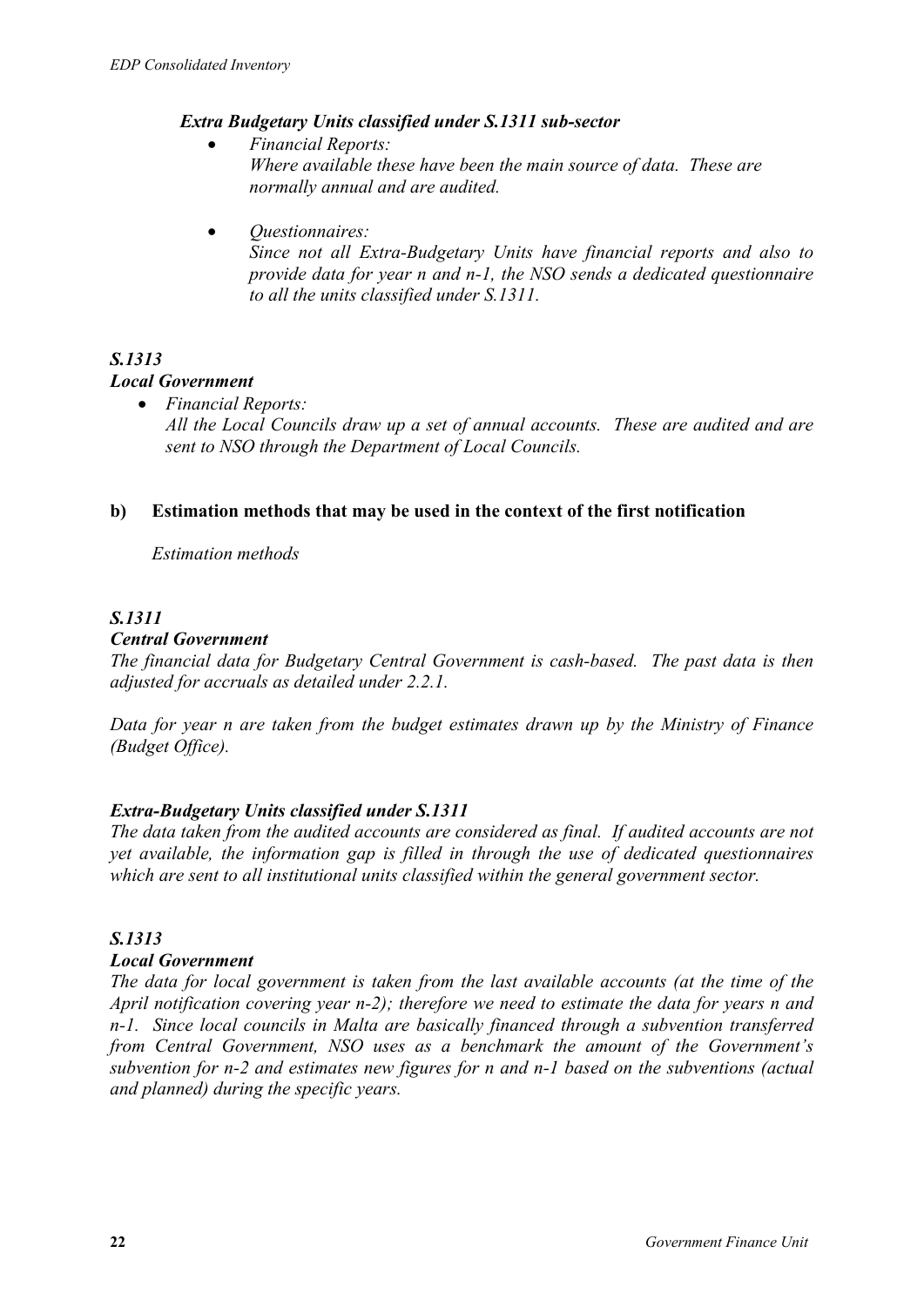#### **c) Steps in the revision process of data, after the first notification**

*By the time of the second notification, the final audited accounts for the year n-1 become available. Therefore for the October notification, the data for year n-1 is revised as necessary, and the estimate for year n is updated.*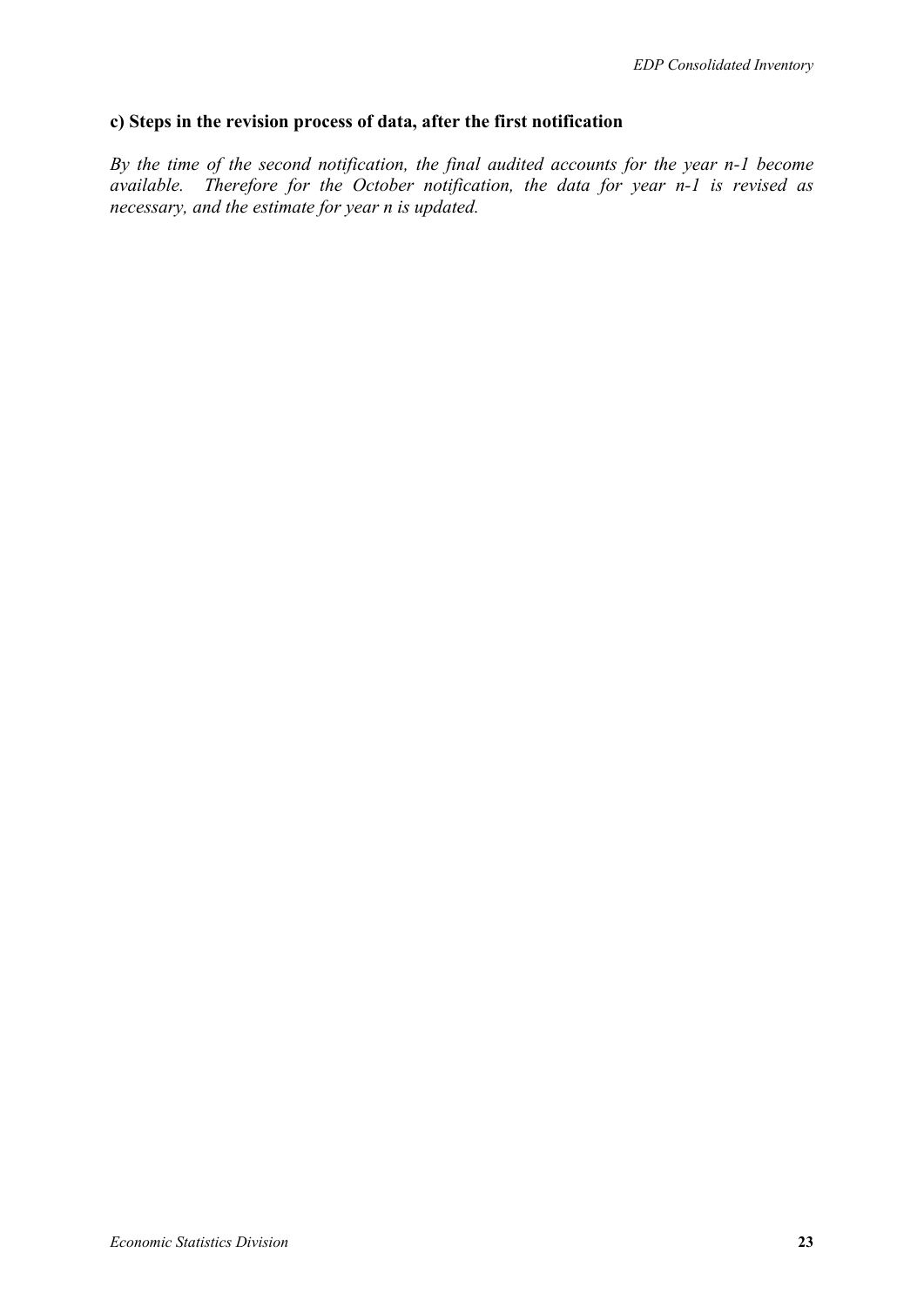# **7. Specific issues**

### **7.1 Long-Term Contracts between Government and Private Entities**

#### **7.1.1 Identification and data sources of long-term contracts between Government and Private Entities (PPPs)**

*During the course of 2007, Government entered into a project aimed at setting up a PPP agreement which will cater for the setting up and operation of a home for the elderly. Government made available to the NSO a copy of the legal texts covering this project.* 

#### **7.1.2 Alternative data sources in cases of lack of comprehensiveness or reliability**

*Since NSO has access to direct information, no alternative sources are required.* 

#### **7.1.3 Terminology used for PPPs in the national language(s) and correspondence in English**

*These are referred to as Private Public Partnerships in official texts.* 

#### **7.1.4 Agency, organization, or association dealing specifically with PPPs**

*The PPP Unit within the Ministry of Finance is the competent authority having responsibility for the furthering of the PPP process generally, and more specifically, for the development of an environment that facilitates the emergence of suitable PPP projects. It was set up in 2005 with a view to disseminating the PPP process across the public sector.* 

#### **7.1.5 Legal instruments, including laws, regulations, or decrees, governing or regulating PPPs**

*Malta has not put in place specific legal instruments that govern the application of PPPs. The relevant provisions of the Public Contract Regulations, 2005, particularly those regulating the 'competitive dialogue' procedure and 'negotiated' procedure, are resorted to.*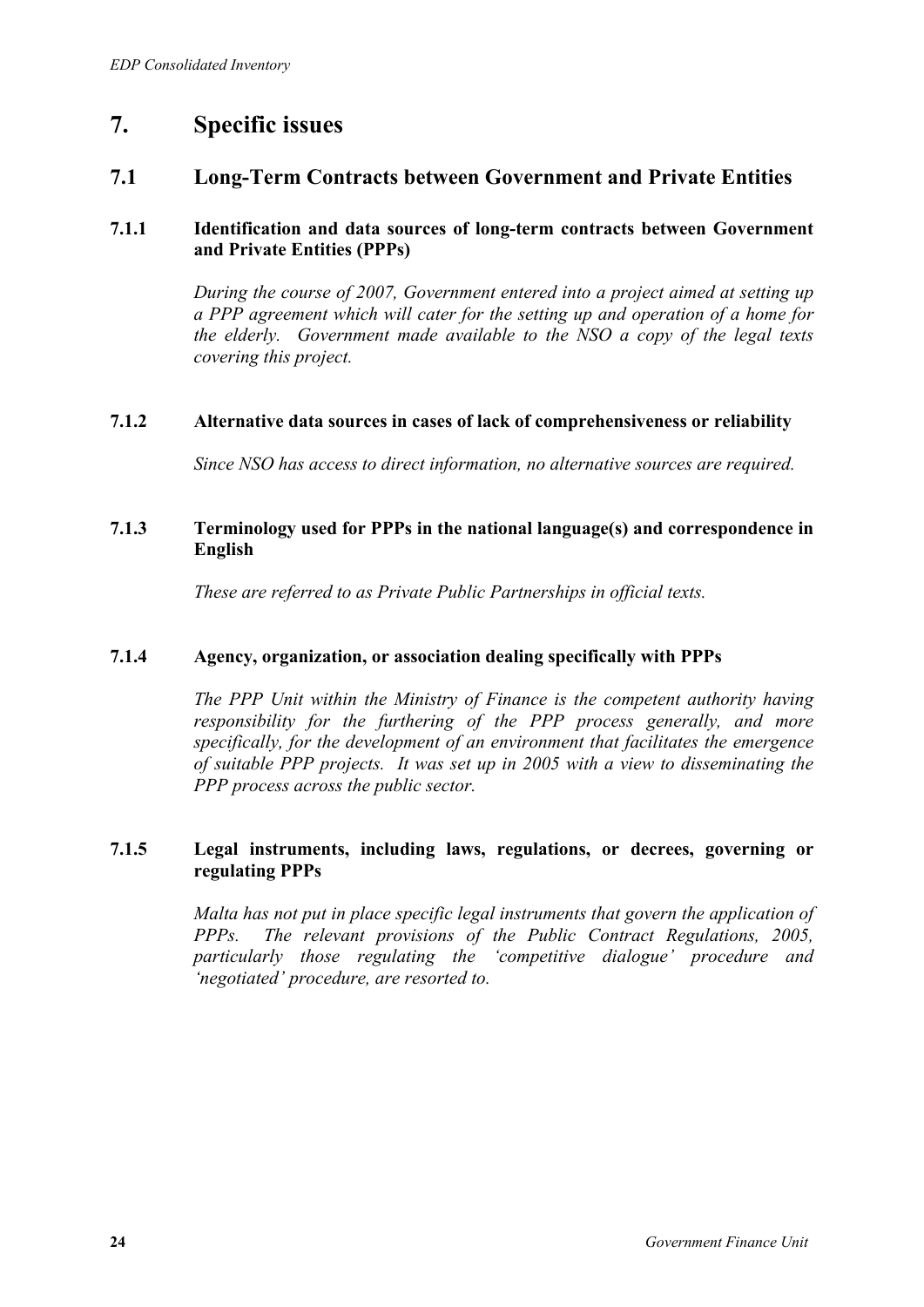### **7.2 Long-term contracts for military equipment**

#### **7.2.1 Contracts used by military forces for the procurement of equipment:**

*The budget allocation of capital for the procurement of equipment is insignificant.* 

*As a rule, the procurement process follows the standard procedures set out by the Ministry of Finance. These include the use of a public call for tenders and the setting up of an adjudicating board. Military equipment, such as weapons, certain vehicles, etc, are procured directly from the manufacturer/supplier, with prior financial approval, due to the fact that such equipment is of a proprietary nature.* 

*Payment terms vary from one supplier or contractor to another.* 

*The Armed Forces of Malta (AFM) does not make use of long-term rental contracts, and international special agencies are not normally used.* 

*There are no Maltese government units engaged in the production of military equipment.* 

#### **7.2.2 Borderline cases regarding the classification of some goods as military goods or as other equipment used by military forces**

*There are no borderline cases in Malta.* 

#### **7.2.3 Recording of the impact on government expenditure from the abovementioned contracts**

*Transactions covering procurement of military equipment are recorded on a cash*  basis, *i.e.* when the actual settlements are made. This is consistent with the *treatment of other central government expenditure.* 

#### **7.2.4 Available information for the treatment of the above-mentioned contracts in national accounts**

*All financial information relating to the transactions in the above mentioned contracts is made available to the National Accounts compilers (through the centralised Departmental Accounting System).*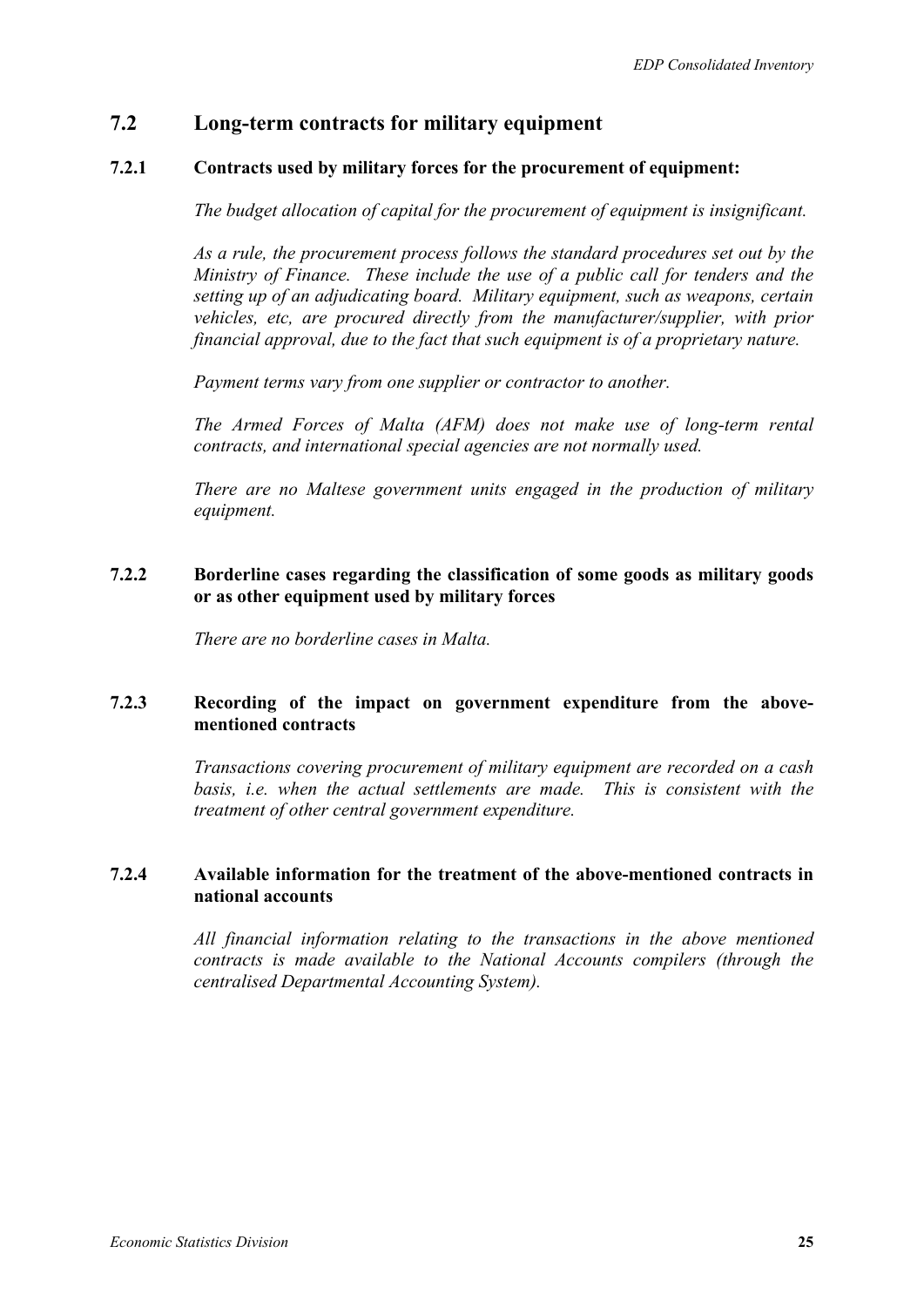# **7.3 Pension Schemes**

#### **7.3.1 Definition of pensions**

The following codes are applicable to classification of coverage of pension schemes:

| 1) disability pensions                                       | (disability)   |
|--------------------------------------------------------------|----------------|
| 2) early retirement benefits due to reduced capacity to work | (disability)   |
| 3) old age pensions                                          | (old age)      |
| 4) anticipated old age pensions                              | (old age)      |
| 5) partial pensions                                          | (old age)      |
| 6) survivors' pensions                                       | (survivors)    |
| 7) early retirement benefits for labour market reasons       | (unemployment) |

*Malta does not have a Social Security Fund. Social benefits are administered mainly by the Ministry for Social Policy and are financed through the Consolidated Fund.* 

#### **7.3.2 Classification of pension schemes**

*The following table lists pension schemes in Malta. The key to the "Coverage" numbers can be found in section 7.3.1 above, and the key for "Scheme" can be found beneath the table.* 

| # | Scheme name                                      | Coverage   | <i>Scheme</i> |
|---|--------------------------------------------------|------------|---------------|
|   | <b>Contributory Social Security Benefits</b>     | 1,2,3,6    | A             |
|   | <b>Non-Contributory Social Security Benefits</b> | 1,3        | Е             |
|   | <b>Other Pensions</b>                            | 1, 3, 4, 6 | A             |
|   | <b>MDD/MSCL Voluntary Retirement Scheme</b>      |            | E             |

*The key codes for "Scheme" above are as follows:*

- *A. social security schemes;*
- *B. private funded schemes administered by insurance companies or autonomous pension funds;*
- *C. private funded schemes operated by employers, which maintain special reserves (segregated from other reserves);*
- *D. private unfunded schemes operated by employers (without special reserves);*
- *E. social assistance;*
- *F. other insurance.*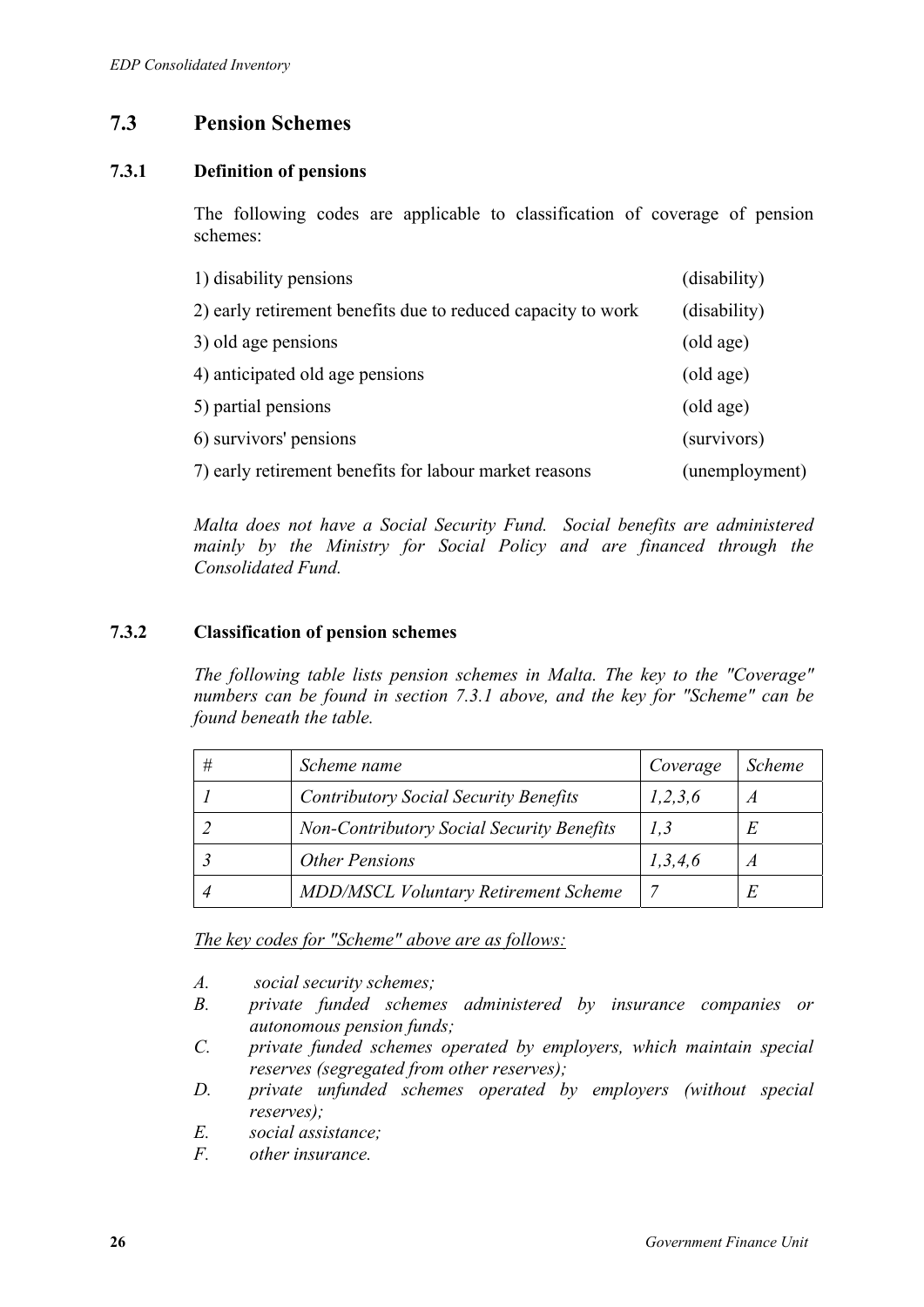*Categories B and C together are defined as 'private funded schemes'. Schemes of category C can also be defined as 'non-autonomous pension funds'. Categories C and D together are usually referred to as 'non-autonomous employers' schemes'.* 

#### **7.3.3 Classification of social insurance pension schemes**

*The social insurance pension schemes cover all the gainfully occupied persons in Malta. Maltese civil servants employed before 1979 benefit from an ex-service pension over and above the statutory contributory social security pension. In the ESSPROS programme this has been classified as non-contributory and is listed under "Other Pensions".* 

#### **7.3.4 Definition of social security schemes**

*Social security schemes in Malta are classified and treated as part of Central Government, and not as a separate sector within General Government.* 

#### **7.3.5 Classification of institutional units supporting pension schemes. Borderline cases**

|                         |                |                  |                  | Categories of pension schemes |                |                |                |
|-------------------------|----------------|------------------|------------------|-------------------------------|----------------|----------------|----------------|
|                         |                | $\boldsymbol{A}$ | $\boldsymbol{B}$ | $\mathcal{C}_{0}^{(n)}$       | D              | E              | $\overline{F}$ |
|                         | S.11           | XX               | N <sub>o</sub>   | Yes                           | N <sub>o</sub> | N <sub>o</sub> | N <sub>o</sub> |
|                         | S.121          | XX               | N <sub>o</sub>   | N <sub>o</sub>                | N <sub>o</sub> | N <sub>o</sub> | N <sub>o</sub> |
|                         | S.122          | XX               | N o              | N <sub>o</sub>                | N <sub>o</sub> | N <sub>o</sub> | N <sub>o</sub> |
|                         | S.123          | XX               | N <sub>o</sub>   | N <sub>o</sub>                | N <sub>o</sub> | N <sub>o</sub> | N <sub>o</sub> |
| <i>Institutional</i>    | S.124          | XX               | N o              | N <sub>o</sub>                | N <sub>o</sub> | N <sub>o</sub> | N <sub>o</sub> |
| sectors/sub-<br>sectors | S.125          | XX               | N o              | N <sub>o</sub>                | N <sub>o</sub> | N <sub>o</sub> | N <sub>o</sub> |
|                         | S.1311         | Yes              | XX               | N o                           | N <sub>o</sub> | Yes            | N <sub>o</sub> |
|                         | S.1312         | XX               | XX               | XX                            | XX             | XX             | XX             |
|                         | S.1313         | N <sub>o</sub>   | XX               | N o                           | N <sub>o</sub> | N <sub>o</sub> | N <sub>o</sub> |
|                         | S.1314         | XX               | XX               | XX                            | XX             | XX             | XX             |
|                         | S.14           | XX               | N o              | N <sub>o</sub>                | N <sub>o</sub> | N <sub>o</sub> | N <sub>o</sub> |
|                         | S.15           | XX               | N <sub>o</sub>   | N <sub>o</sub>                | N <sub>o</sub> | N <sub>o</sub> | N <sub>o</sub> |
|                         | S <sub>2</sub> | N <sub>o</sub>   | N <sub>o</sub>   | N <sub>o</sub>                | N <sub>o</sub> | N <sub>o</sub> | N <sub>o</sub> |

*The pension schemes are classified by sub-sector as follows:*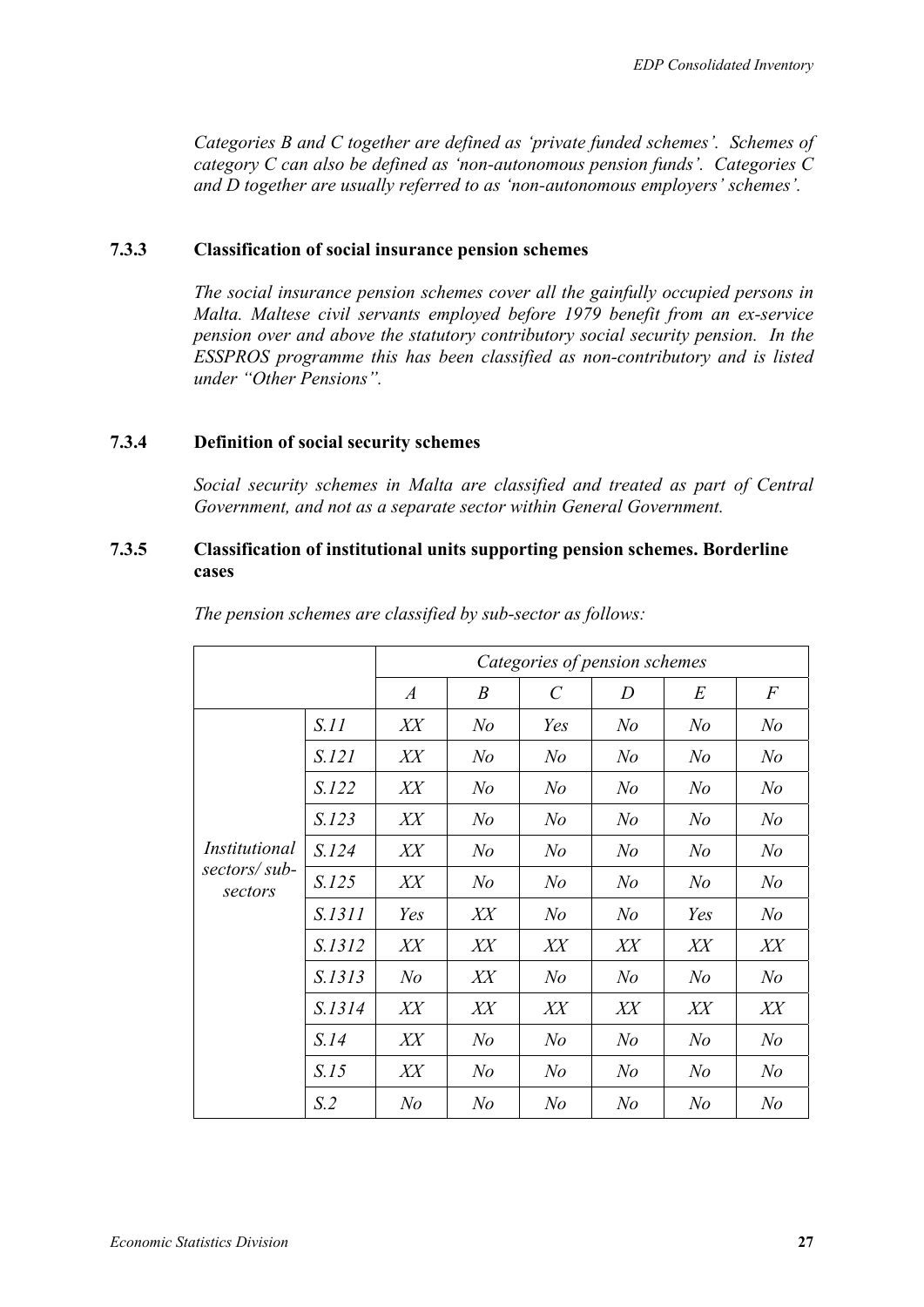*Yes = there are institutional units belonging to the sector/sub-sector which support (run) the pension scheme of the specified category;* 

*No = there is no institutional unit belonging to the sector/sub-sector which supports (runs) pension schemes of the specified category;* 

*XX = the combination is impossible.* 

## **7.4 Guarantees**

#### **7.4.1 Treatment of new guarantees provided**

*New guarantees are treated as contingent liabilities, and are therefore not recorded in the national accounts.* 

#### **7.4.2 Treatment of Guarantees called (and not repaid within the same year by the original debtor)**

*There has been no experience of guarantees called in Malta.* 

#### **7.4.3 Treatment of repayments related to guarantees called**

*Not applicable.* 

#### **7.4.4 Treatment of write-offs by government, if any, of government assets that arose from calls**

*Refer to 7.4.2 and 7.4.3.*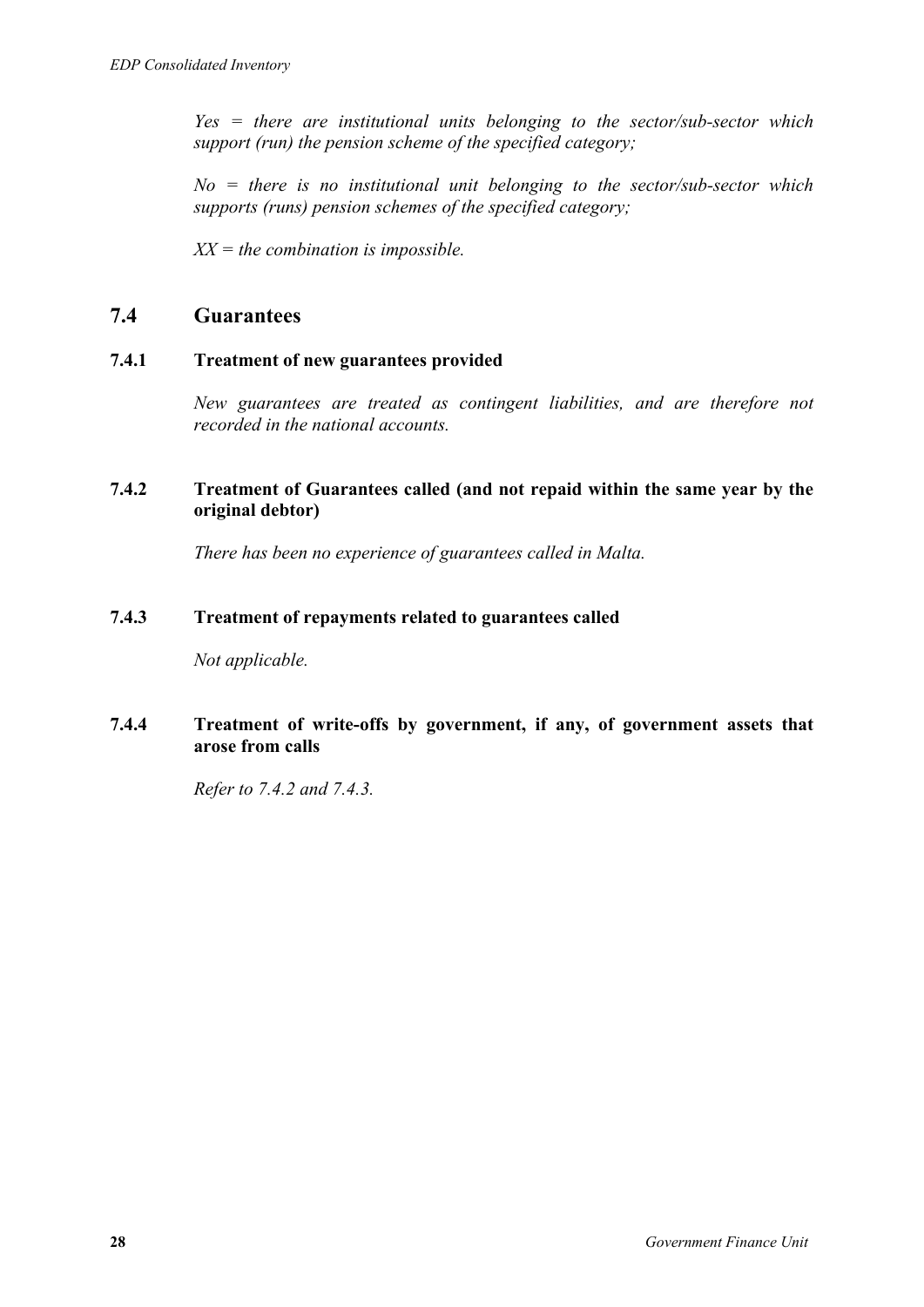# *General Notes:*

#### *a. Institutional Arrangements: EDP Compilation*

*The responsibility for the compilation of the EDP tables in Malta is shared between the Ministry of Finance and the National Statistics Office (NSO). An action group (called the Government Finance Committee) made up of officers from the NSO, the Budget Office, the Treasury, the Financial Management Monitoring Unit, as well as from the Central Bank of Malta, coordinate the EDP exercise. Other officials are invited to attend action group meetings whenever necessary.* 

*The ultimate responsibility for methodological issues rests with the NSO.* 

*The action group endorses the delimitation status adopted for each publicly financed unit.* 

*The action group is also responsible for the coding of all government transactions as well as the functional classification. This ensures a completely harmonised coding structure across sector S.13.* 

#### *b. Institutional awareness to the EDP Compilation*

*The deficit and debt ratios as determined by the EDP exercise are used in the official Budget Speech when presenting data on the 'Financial Position' of Government.*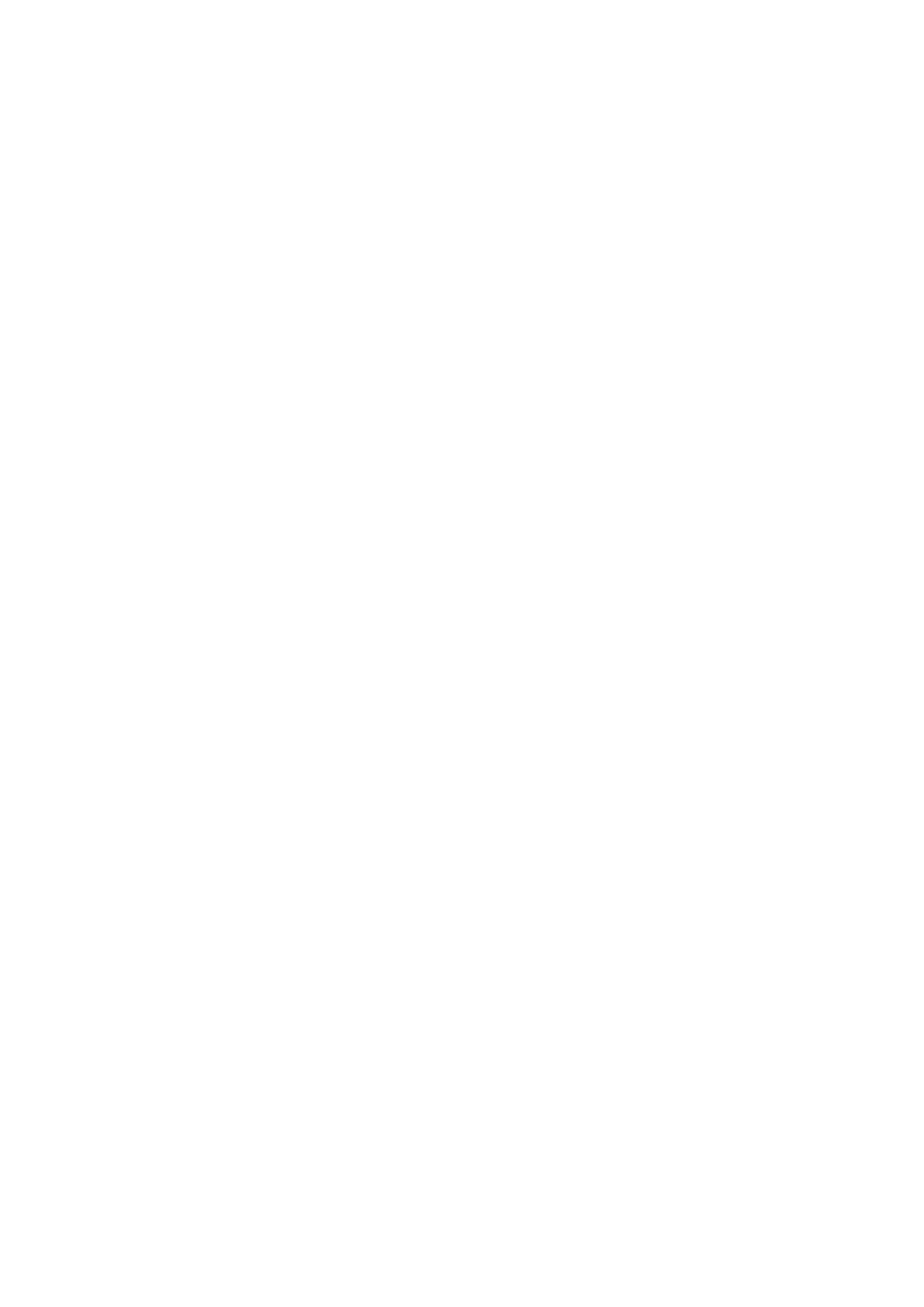# **ANNEX 1**

### **List of the institutional units included within the General Government Sector.**

#### *a. List of Extra Budgetary Units forming part of sub-sector S.1311*

| Ref | $\mathbf{N}$ o | <b>Name of EBU</b>                                        |
|-----|----------------|-----------------------------------------------------------|
| EΒ  | $\overline{c}$ | <b>St James Cavalier Creativity Centre</b>                |
| EΒ  | 15             | Bord tal-Koperattivi                                      |
| EΒ  | 26             | Gozo Ferries Co Ltd                                       |
| EΒ  | 38             | Malta Council for Economic and Social Development (MCESD) |
| EΒ  | 46             | Malta Tourism Authority                                   |
| EΒ  | 54             | National Commission for Disabled Persons                  |
| EΒ  | 65             | Occupational Health and Safety Authority (OHSA)           |
| EΒ  | 66             | Office of the Ombudsman                                   |
| EΒ  | 82             | Malta Communications Authority (MCA)                      |
| EΒ  | 87             | <b>Broadcasting Authority</b>                             |
| EΒ  | 90             | <b>Employment and Training Corporation (ETC)</b>          |
| EΒ  | 93             | <b>Foundation for Medical Services</b>                    |
| EΒ  | 96             | International Institute for Ageing                        |
| EΒ  | 97             | Malta College of Arts, Science and Technology (MCAST)     |
| EΒ  | 98             | Malta Council for Science and Technology (MCST)           |
| EΒ  | 101            | Malta Government Investments Ltd (MGI)                    |
| EΒ  | 102            | Malta Standards Authority                                 |
| EΒ  | 103            | Manoel Theatre Management Committee                       |
| EΒ  | 105            | National Audit Office (NAO)                               |
| EΒ  | 106            | Malta Philharmonic Orchestra                              |
| EΒ  | 107            | Malta Environment and Planning Authority (MEPA)           |
| EΒ  | 108            | Malta Transport Authority (ADT)                           |
| EΒ  | 109            | Sedqa                                                     |
| EB  | 110            | Appogg                                                    |
| EΒ  | 111            | Malta Society of Arts, Manufacture and Commerce           |
| EB  | 112            | University of Malta                                       |
| EΒ  | 115            | Zammit Clapp Hospital                                     |
| EΒ  | 117            | Foundation for Educational Services                       |
| EΒ  | 118            | Foundation for Tomorrow's Schools                         |
| EΒ  | 121            | Malta Statistics Authority                                |
| EΒ  | 123            | Medicines Authority                                       |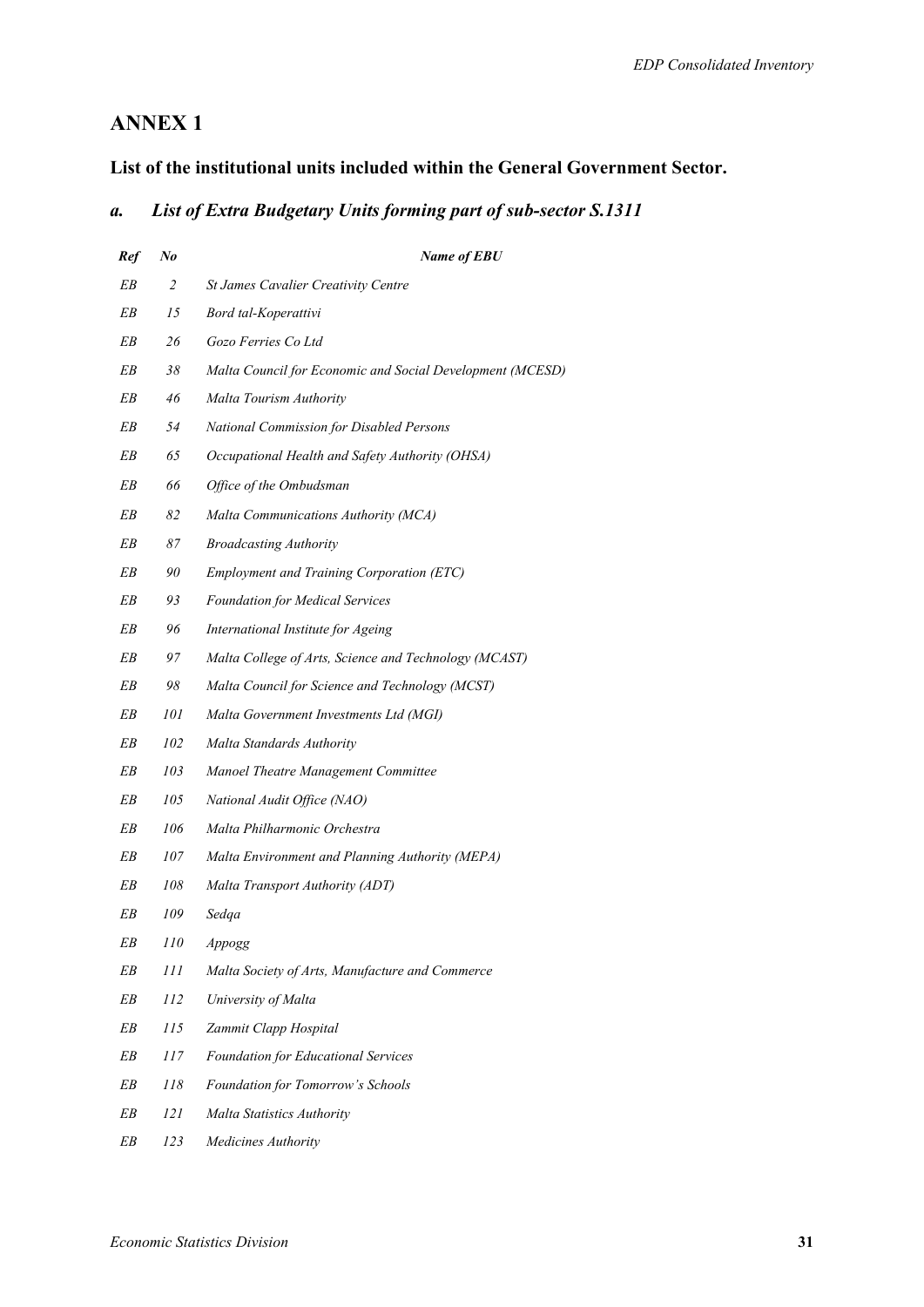# *a. List of Extra Budgetary Units forming part of sub-sector S.1311 (continued)*

| Ref | $N_{\boldsymbol{\theta}}$ | Name of EBU                                         |
|-----|---------------------------|-----------------------------------------------------|
| EΒ  | 126                       | Malta Resources Authority (MRA)                     |
| EΒ  | 127                       | Lotteries and Gaming Authority (LGA)                |
| EΒ  | 129                       | Malta National Laboratory                           |
| EΒ  | 130                       | Heritage Malta                                      |
| EΒ  | 131                       | Malta Council for Culture and the Arts              |
| EΒ  | 132                       | Wastesery Malta Ltd                                 |
| EΒ  | 135                       | Mount Carmel Hospital                               |
| EΒ  | 137                       | Housing Authority                                   |
| EΒ  | 138                       | Superintendence of Cultural Heritage                |
| EΒ  | 140                       | Industrial Projects and Services Ltd (IPSL)         |
| EΒ  | 141                       | Kunsill Malti ghall-Isport                          |
| EΒ  | 142                       | Malta Enterprise Corporation                        |
| EΒ  | 145                       | Sapport                                             |
| EΒ  | 146                       | <b>Environment Protection Fund</b>                  |
| EΒ  | 147                       | Malta Investment Management Company Ltd (MIMCOL)    |
| EΒ  | 148                       | Malta Government Technology Investments Ltd (MGTIL) |

# *b. List of Local Councils making up sub-sector S.1313*

| Ref     | N <sub>o</sub> |                |
|---------|----------------|----------------|
| LC      | 01             | Valletta       |
| LC      | 02             | Mdina          |
| LС      | 03             | Birgu          |
| LC      | 04             | <i>Isla</i>    |
| LC      | 05             | Bormla         |
| LC      | 06             | Qormi          |
| LC      | 07             | Zebbuģ (Malta) |
| LC      | 08             | Żabbar         |
| LC      | 09             | Siggiewi       |
| LC      | 10             | Zejtun         |
| LC      | 11             | Victoria       |
| LC      | 12             | Attard         |
| LC      | 13             | Balzan         |
| $_{LC}$ | 14             | Birkirkara     |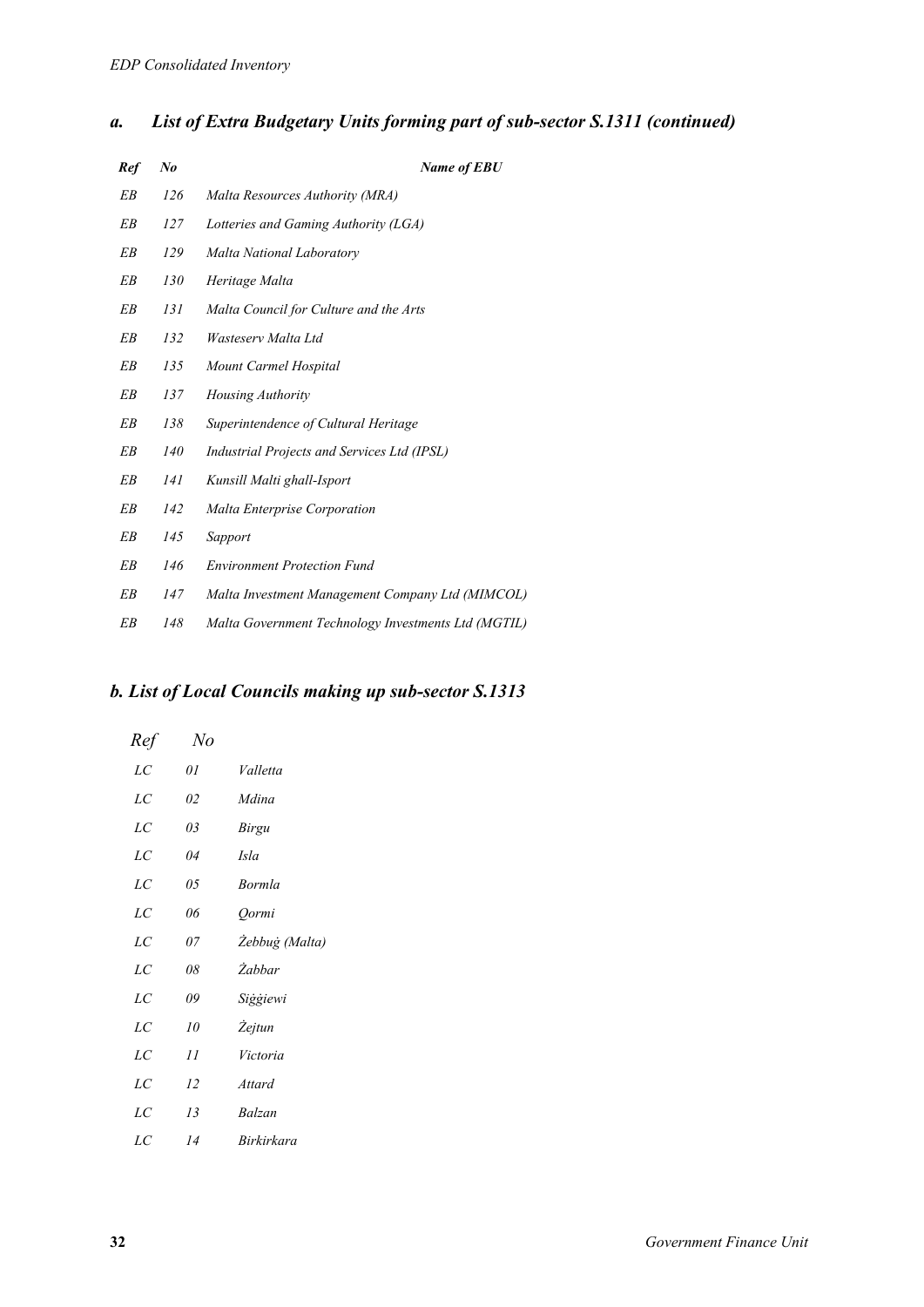| Ref     | No |             |
|---------|----|-------------|
| $_{LC}$ | 15 | Birżebbuġa  |
| LC      | 16 | Dingli      |
| $_{LC}$ | 17 | Fgura       |
| LC      | 18 | Floriana    |
| LC      | 19 | Fontana     |
| LC      | 20 | Gudja       |
| $_{LC}$ | 21 | Gżira       |
| LC      | 22 | Ghajnsielem |
| LC      | 23 | Gharb       |
| LC      | 24 | Gharghur    |
| LC      | 25 | Ghasri      |
| LC      | 26 | Ghaxaq      |
| LC      | 27 | Hamrun      |
| LC      | 28 | Iklin       |
| LC      | 29 | Kalkara     |
| $_{LC}$ | 30 | Kercem      |
| LC      | 31 | Kirkop      |
| LC      | 32 | Lija        |
| LC      | 33 | Luqa        |
| $_{LC}$ | 34 | Marsa       |
| LC      | 35 | Marsascala  |
| LC      | 36 | Marsaxlokk  |
| $_{LC}$ | 37 | Mellieha    |
| LС      | 38 | Mġarr       |
| $_{LC}$ | 39 | Mosta       |
| LC      | 40 | Mqabba      |
| $_{LC}$ | 41 | Msida       |
| LC      | 42 | Munxar      |
| LC      | 43 | Nadur       |
| LC      | 44 | Naxxar      |
| LC      | 45 | Paola       |
| LC      | 46 | Pembroke    |
| $_{LC}$ | 47 | Pieta'      |
| LC      | 48 | Qala        |

# *b. List of Local Councils making up sub-sector S.1313 (continued)*